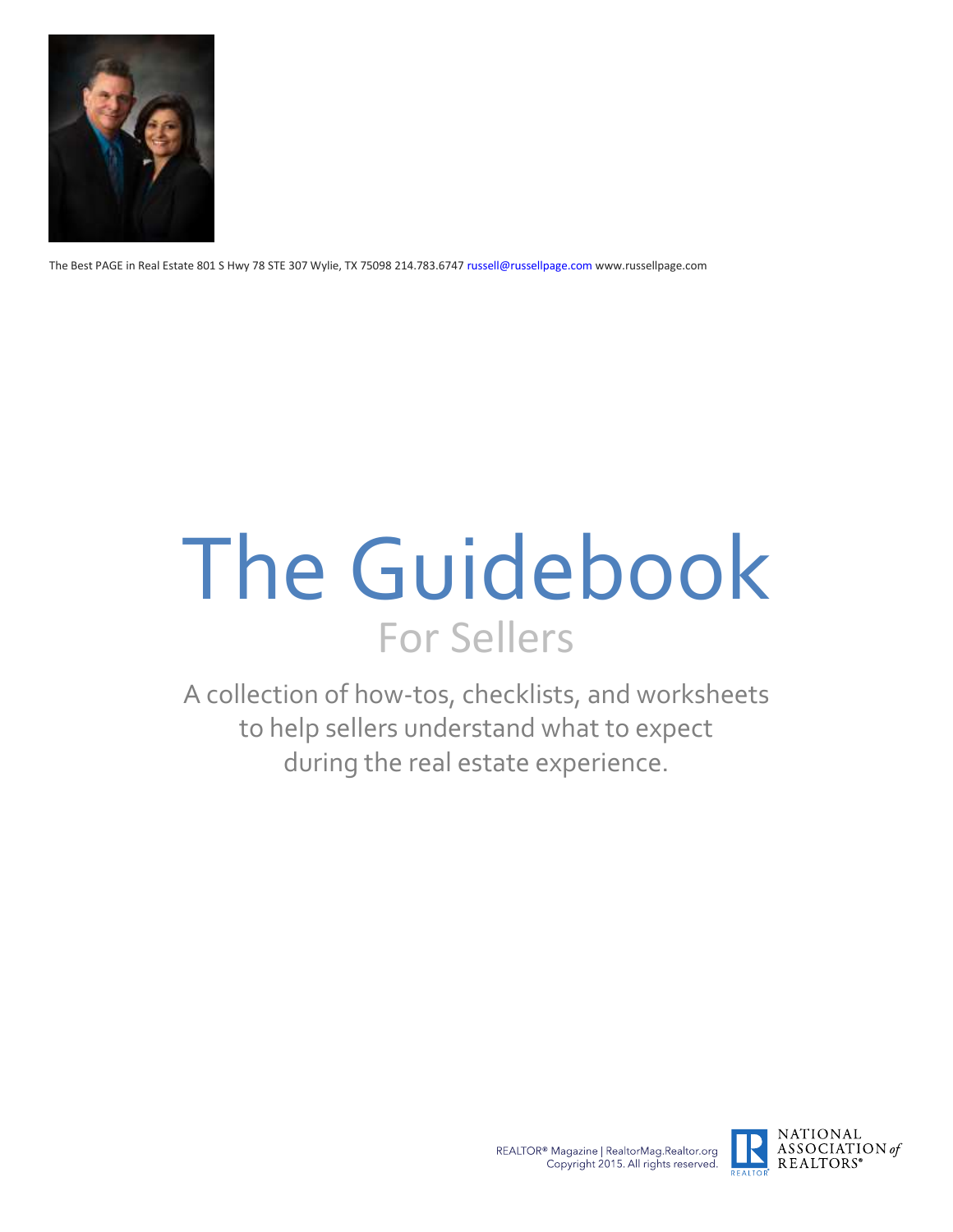### Contents

A collection of how-tos, checklists, and worksheets to help sellers understand what to expect during the real estate experience.

### The Basics

#### Seller

| What to Know   7 Reasons to Work With a REALTOR <sup>®</sup> | page 3 |
|--------------------------------------------------------------|--------|
| Questions to Ask   When Choosing a REALTOR®                  | page 4 |
| Vocabulary   Agency & Agency Relationships                   | page 5 |
| Questions to Ask   When Considering Selling                  | page 6 |
| Worksheet   Calculate Capital Gains                          | page 7 |

### The Property

#### Seller

| Checklist   Before Putting a Home up for Sale | page 8  |
|-----------------------------------------------|---------|
| How to   Hold a Successful Garage Sale        | page 9  |
| How to   Hire a Remodeling Contractor         | page 10 |
| How to   Add Curb Appeal                      | page 11 |
| How to   Clean When Your Home is For Sale     | page 12 |
| How to   Prepare for the Photo Shoot          | page 13 |
| How to   Attract More Buyers                  | page 14 |
| Checklist   For a Better Home Showing         | page 15 |
| How to   Use Fung Shui Concepts in Staging    | page 16 |
| What to Know   About the Appraisal Process    | page 17 |

### The Transaction

| Seller                                    |         |
|-------------------------------------------|---------|
| How to   Prepare for a Short Sale         | page 18 |
| How to   Navigate a Short Sale            | page 19 |
| How to   Improve the Odds of an Offer     | page 20 |
| How to   Recognize a Qualified Buyer      | page 21 |
| Worksheet   Track Closing Costs           | page 22 |
| <b>Vocabulary   Transaction Documents</b> | page 23 |
|                                           |         |

### The Move

| How to   Prepare for the Move     | page 24 |
|-----------------------------------|---------|
| How to   Pack Like a Pro          | page 25 |
| How to   Move With Pets           | page 26 |
| <b>Checklist   For New Owners</b> | page 27 |



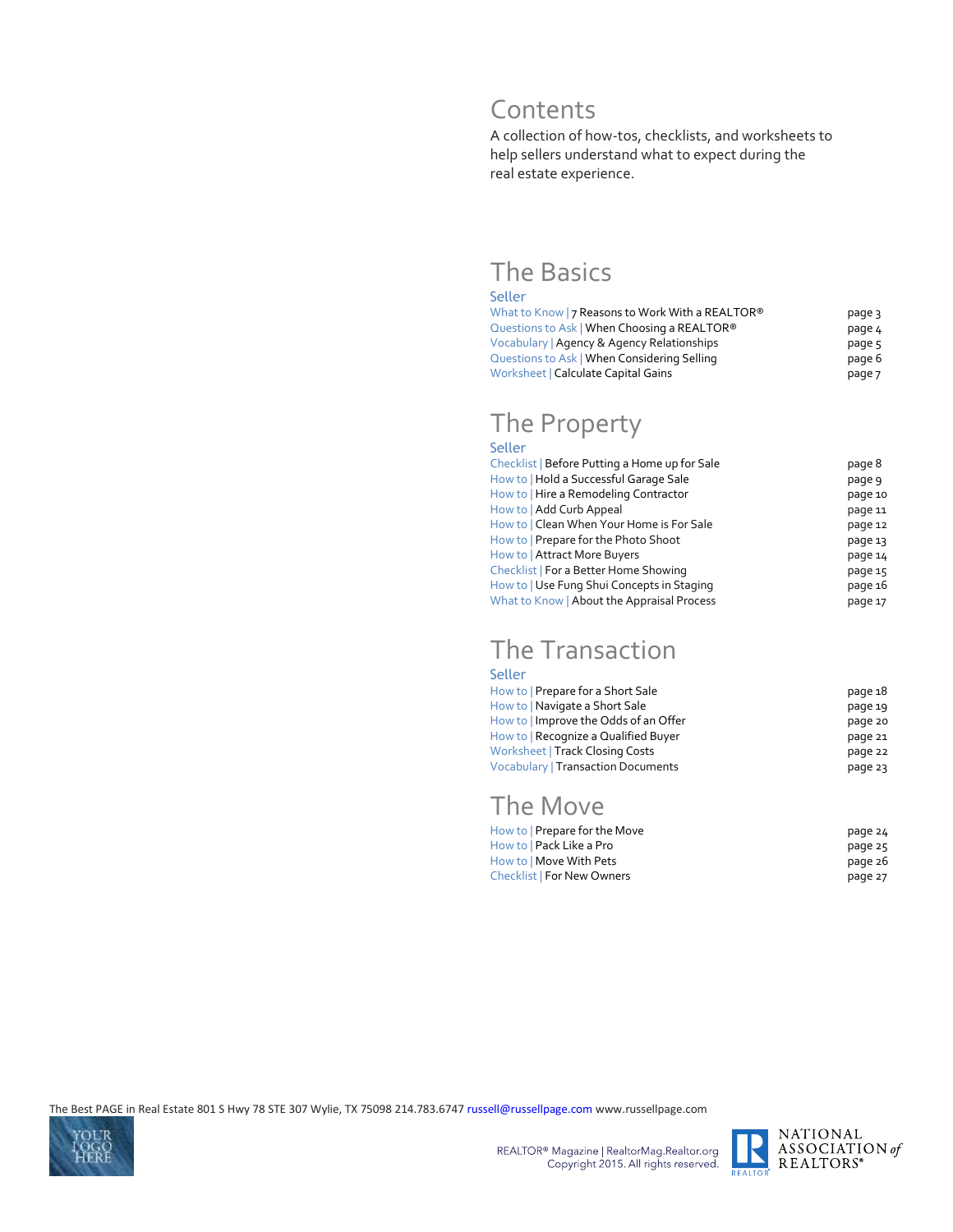#### **WHAT TO KNOW**

## 7 Reasons to Work With a REALTOR®

REALTORS ® aren't just agents. They're professional members of the National Association of REALTORS® and subscribe to its strict code of ethics. This is the REALTOR® difference for home buyers:

#### 1. **An expert guide.**

Selling a home usually requires dozens of forms, reports, disclosures, and other technical documents. A knowledgeable expert will help you prepare the best deal, and avoid delays or costly mistakes. Also, there's a lot of jargon involved, so you want to work with a professional who can speak the language.

#### 2. **Objective information and opinions.**

REALTORS® can provide local information on utilities, zoning, schools, and more. They also have objective information about each property. REALTORs® can use that data to help you determine if the property has what you need.

#### 3. **Property marketing power.**

Property doesn't sell due to advertising alone. A large share of real estate sales comes as the result of a practitioner's contacts with previous clients, friends, and family. When a property is marketed by a REALTOR®, you do not have to allow strangers into your home. Your REALTOR® will generally prescreen and accompany qualified prospects through your property.

#### 4. **Negotiation knowledge.**

There are many factors up for discussion in a deal. A REALTOR® will look at every angle from your perspective, including crafting a purchase agreement that allows you the flexibility you need to take that next step.

5. **Up-to-date experience.**

Most people sell only a few homes in a lifetime, usually with quite a few years in between each sale. Even if you've done it before, laws and regulations change. REALTORS® handle hundreds of transactions over the course of their career.

#### 6. **Your rock during emotional moments.**

A home is so much more than four walls and a roof. And for most people, property represents the biggest purchase they'll ever make. Having a concerned, but objective, third party helps you stay focused on the issues most important to you.

#### 7. **Ethical treatment.**

Every REALTOR® must adhere to a strict code of ethics, which is based on professionalism and protection of the public. As a REALTOR®'s client, you can expect honest and ethical treatment in all transaction-related matters.



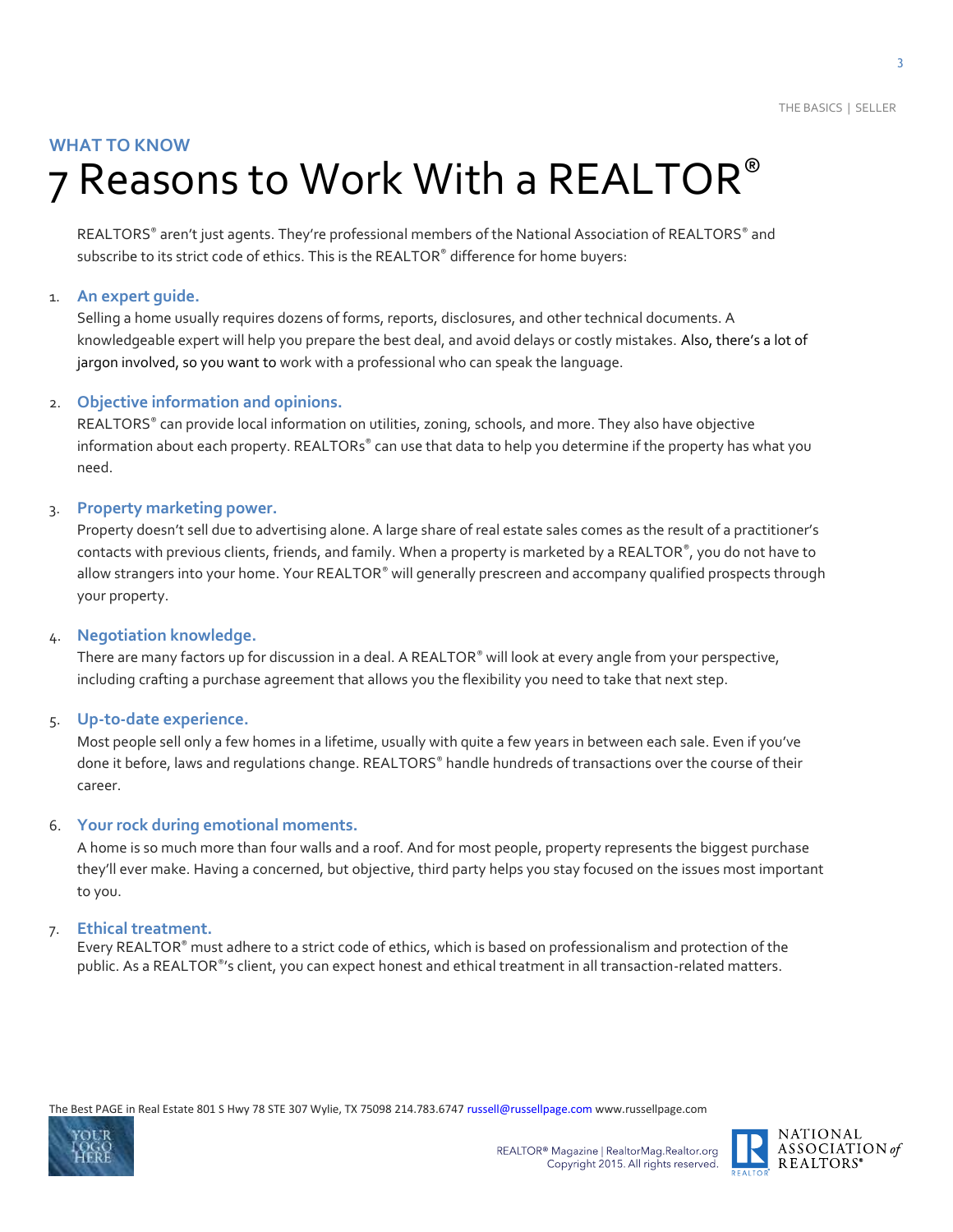### **QUESTIONS TO ASK**  When Choosing a REALTOR<sup>®</sup>

**How long have you been in residential real estate sales? Is it your full-time job?** Like most professions, experience is no guarantee of skill. But much of real estate is learned on the job.

#### **How many homes did you and your real estate brokerage sell last year?**

This will touch on how much experience they have, and how up-to-date they are on the local market.

#### **What designations or certifications do you hold?**

Real estate professionals have to take additional specialized training in order to obtain these distinctions. Designations and certifications help define the special skills that an agent can apply to your particular real estate needs. One designation sellers might for is the CRS®, or Certified Residential Specialist, but there are also specialists for military customers, seniors, and those who are considering a short sale, among others.

#### **How many days does it take you to sell a home? How does that compare to others?**

The REALTOR® you interview should have information about their performance on hand and be able to present market statistics from their local MLS to provide a comparison.

#### **What's the average variation between your initial listing and final sales price?**

This is one indication of a REALTOR® 's pricing and negotiating skills.

**What specific marketing systems and approaches will you use to sell my home?** Your agent should have an aggressive, innovative plan and understand how to market property online.

#### **Will you represent me exclusively, or might you also choose to represent the buyer?**

While it's usually legal to represent both parties in a transaction, your REALTOR® should be able to explain his or her philosophy on client obligations and agency relationships.

#### **Can you recommend service providers who can help me obtain a mortgage, make home repairs, and so on?**

Practitioners should be able to recommend more than one provider and let you know if they have any special relationship with any of the providers.

#### **How will you keep me informed about the progress of my transaction?**

The best answer here is a question. A real estate agent who pays attention to the way you prefer to communicate and responds accordingly will make for the smoothest transaction.

### **Could you please give me the contact information of your three most recent clients?**

Ask their former customers if they would use the agent again in the future.



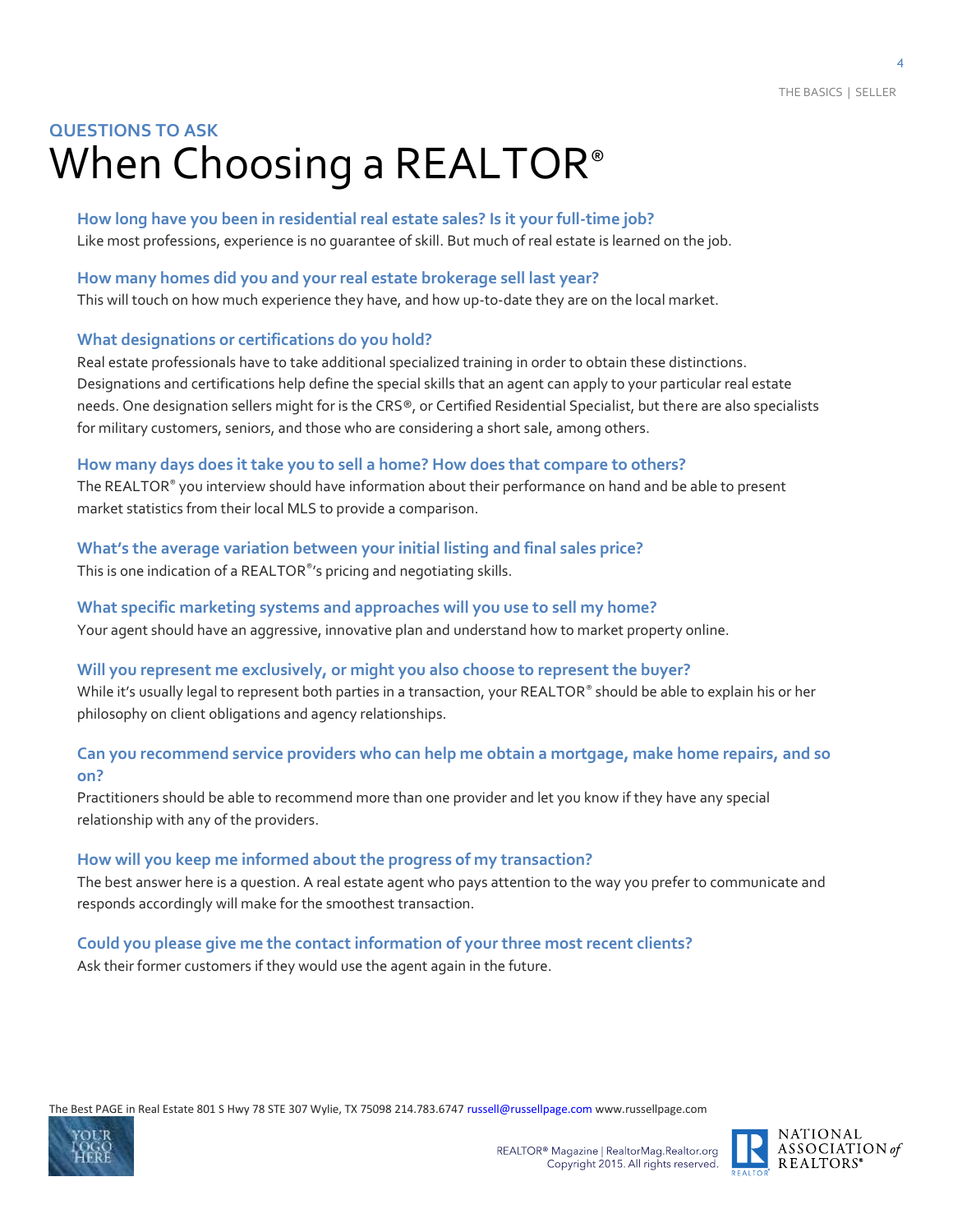### **VOCABULARY** Agency & Agency Relationships

The term "agency" is used in real estate to help determine what legal responsibilities your real estate professional owes to you and other parties in the transaction.

The **seller's representative** (also known as a listing agent or seller's agent) is hired by and represents the seller. All fiduciary duties are owed to the seller, meaning this person's job is to get the best price and terms for the seller. The agency relationship usually is created by a signed listing contract.

The **buyer's representative** (also known as a buyer's agent) is hired by prospective buyers to and works in the buyer's best interest throughout the transaction. The buyer can pay the agent directly through a negotiated fee, or the buyer's rep may be paid by the seller or through a commission split with the seller's agent.

A **subagent** owes the same fiduciary duties to the agent's customer as the agent does. Subagency usually arises when a cooperating sales associate from another brokerage, who is not the buyer's agent, shows property to a buyer. The subagent works with the buyer to show the property but owes fiduciary duties to the listing broker and the seller. Although a subagent cannot assist the buyer in any way that would be detrimental to the seller, a buyer customer can expect to be treated honestly by the subagent.

A **disclosed dual agent** represents both the buyer and the seller in the same real estate transaction. In such relationships, dual agents owe limited fiduciary duties to both buyer and seller clients. Because of the potential for conflicts of interest in a dual-agency relationship, all parties must give their informed consent. Disclosed dual agency is legal in most states, but often requires written consent from all parties.

**Designated agents** (also called appointed agents) are chosen by a managing broker to act as an exclusive agent of the seller or buyer. This allows the brokerage to avoid problems arising from dual-agency relationships for licensees at the brokerage. The designated agents give their clients full representation, with all of the attendant fiduciary duties.

A **transaction broker** (sometimes referred to as a facilitator) is permitted in states where nonagency relationships are allowed. These relationships vary considerably from state to state. Generally, the duties owed to the consumer in a nonagency relationship are less than the complete, traditional fiduciary duties of an agency relationship.





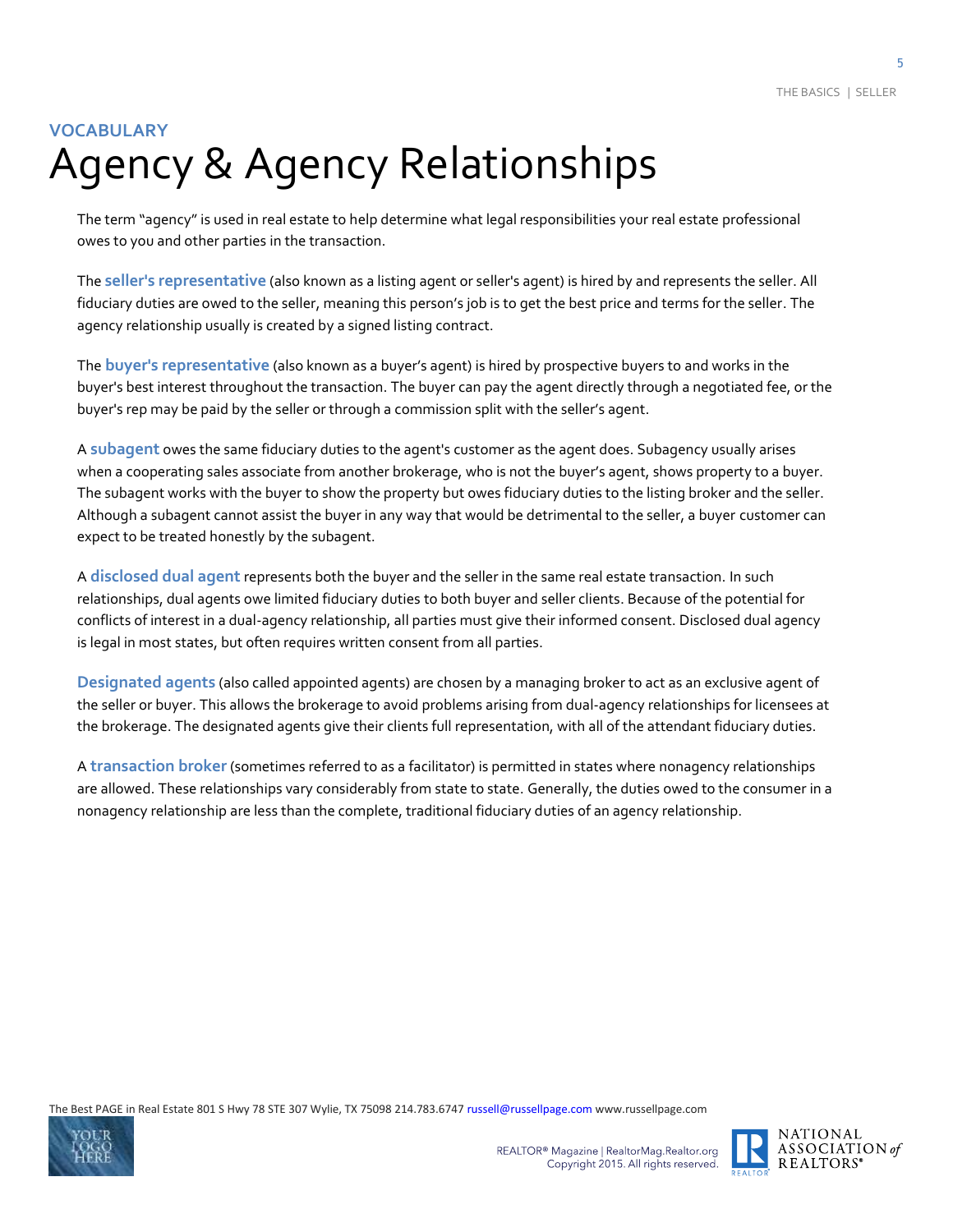### **QUESTIONS TO ASK** When Considering Selling

These questions will help you decide whether you're ready for a home that's larger or in a more desirable location. If you answer yes to most of the questions, you may be ready to move.

#### **Have you built substantial equity in your current home?**

Check your annual mortgage statement or call your lender to find out how much you've paid down. Usually you don't build up much equity in the first few years of your mortgage, as monthly payments are mostly interest. But if you've owned your home for five or more years, you may have significant, unrealized gains.

#### **Has your income or financial situation changed?**

If you're making more money, you may be able to afford higher mortgage payments and cover the costs of moving. If your income has decreased, you may want to consider downsizing.

#### **Have you outgrown your neighborhood?**

The neighborhood you pick for your first home might not be the same one in which you want to settle down for good. You may have realized that you'd like to be closer to your job or live in a better school district.

#### **Are there reasons why you can't remodel or add on?**

Sometimes you can create a bigger home by adding a new room or building up. But if your property isn't large enough, your municipality doesn't allow it, or you're simply not interested in remodeling, then moving to a bigger home may be your best option.

#### **Are you comfortable moving in the current housing market?**

If your market is hot, your home may sell quickly and for top dollar, but the home you buy will also be more expensive. If your market is slow, finding a buyer may take longer, but you'll have more selection and better pricing as you seek your new home. Ask your real estate professional what they see happening locally.

#### **Are interest rates attractive?**

Low rates help you buy "more" home, and also make it easier to find a buyer for your current place.

#### **Is the effort and cost of maintaining your current home becoming difficult to manage?**

A REALTOR ® can help you decide whether a smaller house, condo, or rental would be appropriate.



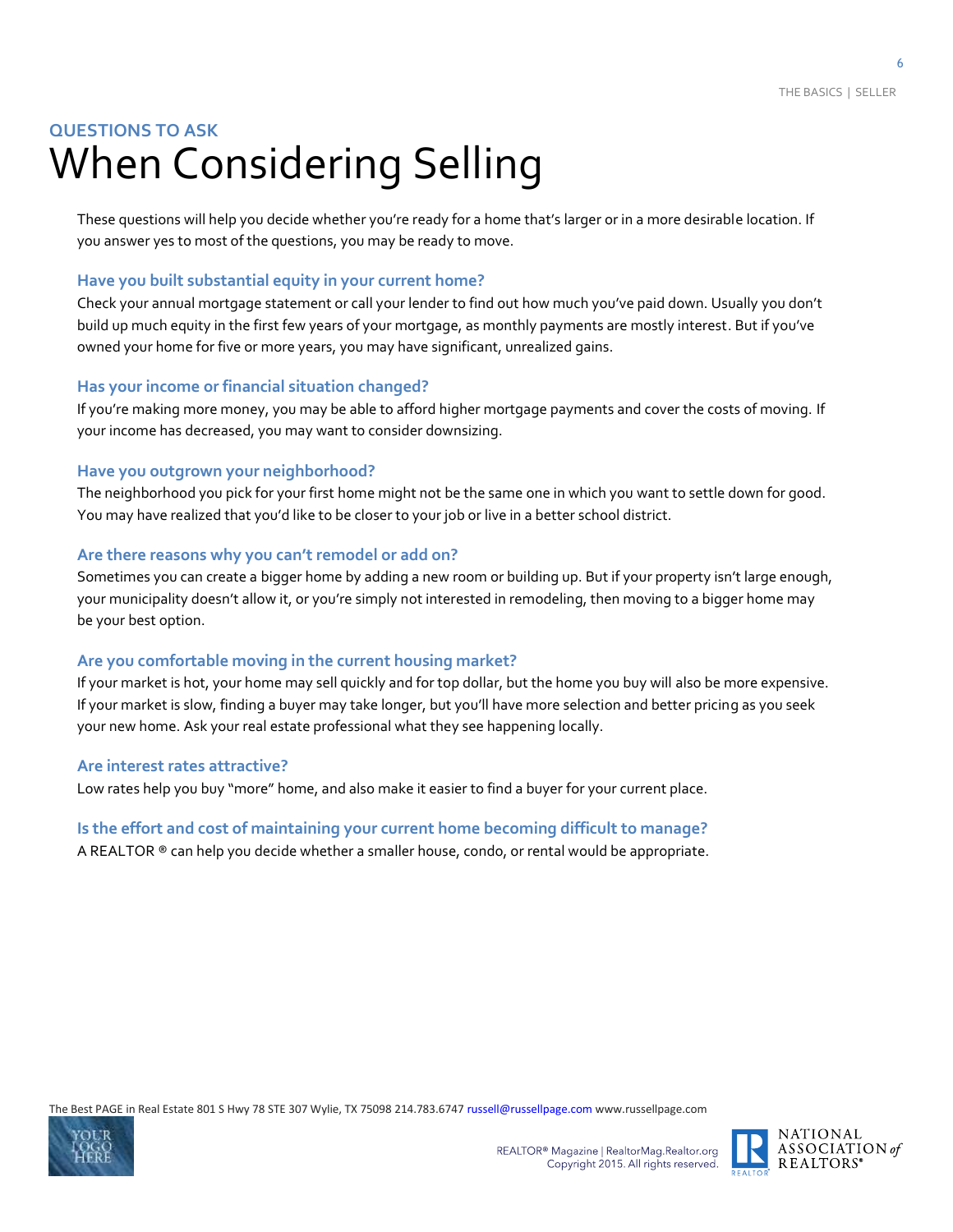### **WORKSHEET** Calculate Capital Gains

When you sell a stock, you owe taxes on the difference between what you paid for the stock and how much you got for the sale. The same holds true in home sales, but there are other considerations.

#### **How to Calculate Gain**

| Your home's original sales price when you bought it (not what you brought to<br>closing).                                                                   |           |
|-------------------------------------------------------------------------------------------------------------------------------------------------------------|-----------|
| Additional costs you paid toward the original purchase (include transfer fees,<br>attorney fees, and inspections but not points you paid on your mortgage). | $\ddot{}$ |
| Cost of improvements you've made (include room additions, deck, etc.<br>Improvements do not include repairing or replacing existing items).                 | $\ddot{}$ |
| Current selling costs (include inspections, attorney fees, real estate commission,<br>and money you spent to fix up your home to prepare it for sale).      | $\ddot{}$ |
| Add the above items to get your adjusted cost basis:                                                                                                        | =         |

| The final sale amount for your home.       |  |
|--------------------------------------------|--|
| The adjusted cost basis figure from above. |  |
| Your capital gain:                         |  |

#### **A Special Real Estate Exemption for Capital Gains**

Up to \$250,000 in capital gains (\$500,000 for a married couple) on the home sale is exempt from taxation if you meet the following criteria: (1) You owned and lived in the home as your principal residence for two out of the last five years; and (2) you have not sold or exchanged another home during the two years preceding the sale. You may qualify for a reduced exclusion if you otherwise qualify but are short of the two-out-of-the-last-five-years requirement if you meet what the tax law calls "unforeseen circumstances," such as job loss, divorce, or family medical emergency.



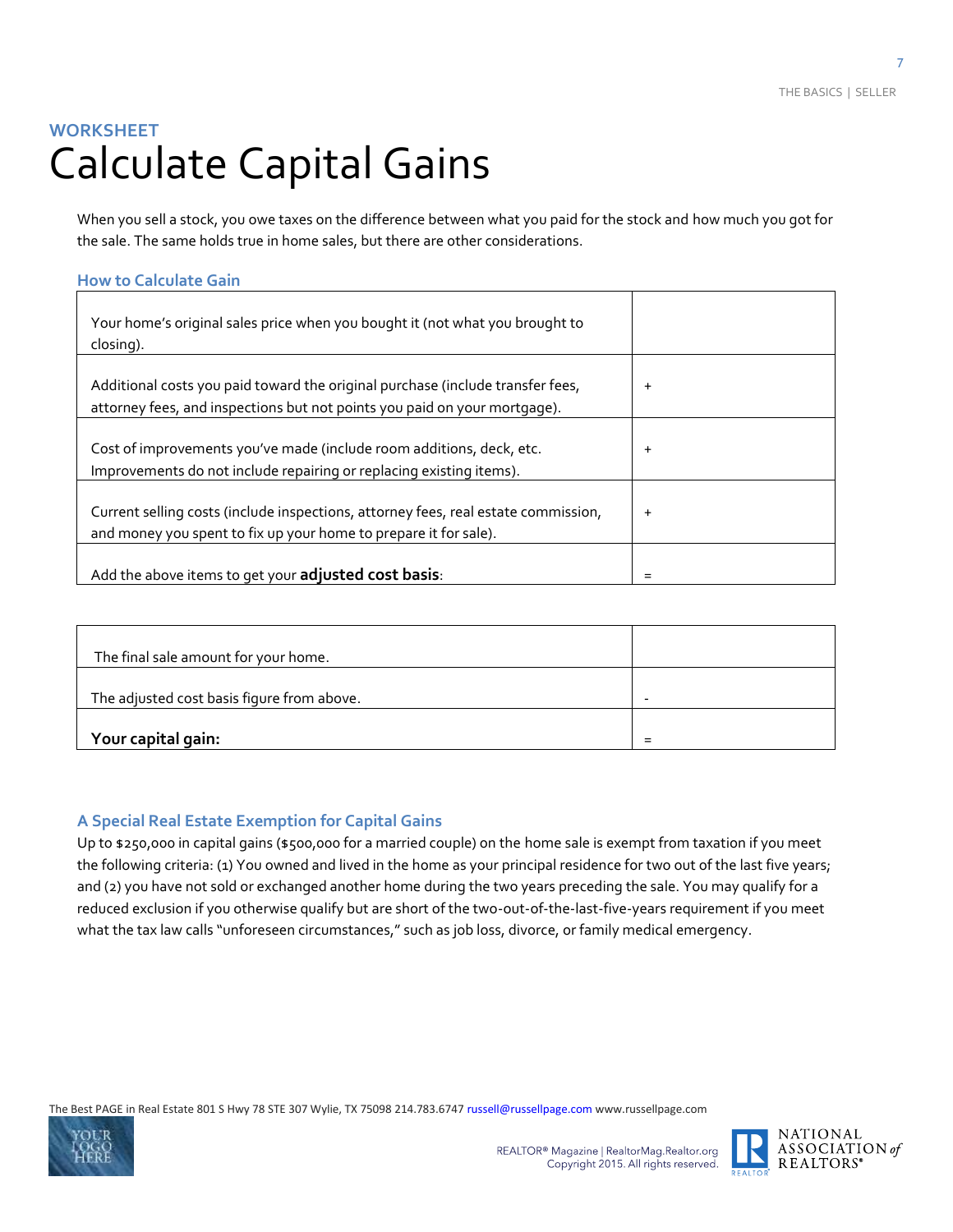### **CHECKLIST** Before Putting Your Home up for Sale

Here are a few items to take care of before listing your home. This can make the sale process quicker and easier in the long run.



#### **Consider a pre-sale home inspection.**

An inspector will be able to give you a good indication of the trouble areas that will stand out to potential buyers, and you'll be able to make repairs before open houses begin.

#### **D** Organize and clean.

Pare down clutter and pack up your least-used items, such as large blenders and other kitchen tools, out-ofseason clothes, toys, and seasonal items. Store items off-site or in boxes neatly arranged in the garage or basement. Clean the windows, carpets, walls, lighting fixtures, and baseboards to make the house shine.

#### **Get replacement estimates.**

Do you have big-ticket items that will need to be replaced soon? Find out how much it will cost to repair an older roof or replace worn carpeting, even if you don't plan to do so. The figures will help buyers determine if they can afford the home, and they'll be handy when negotiations begin.

#### **Locate warranties.**

Gather up the warranties, guarantees, and user manuals for the furnace, washer/dryer, dishwasher, and any other items that will remain with the house. It may seem like this task can be left until closing, but you don't want lost paperwork or last-minute scrambling to cause the deal to fall through.

#### **Letter** Spruce up the curb appeal.

Walk out to the front of your home, close your eyes, and pretend you're a prospective buyer seeing the property for the first time. As you approach the front door, what is your impression of the property? Do the lawn and bushes look neatly manicured? Is the address clearly visible? What do you see framing the entrance, if anything? Is the walkway free of cracks and impediments?



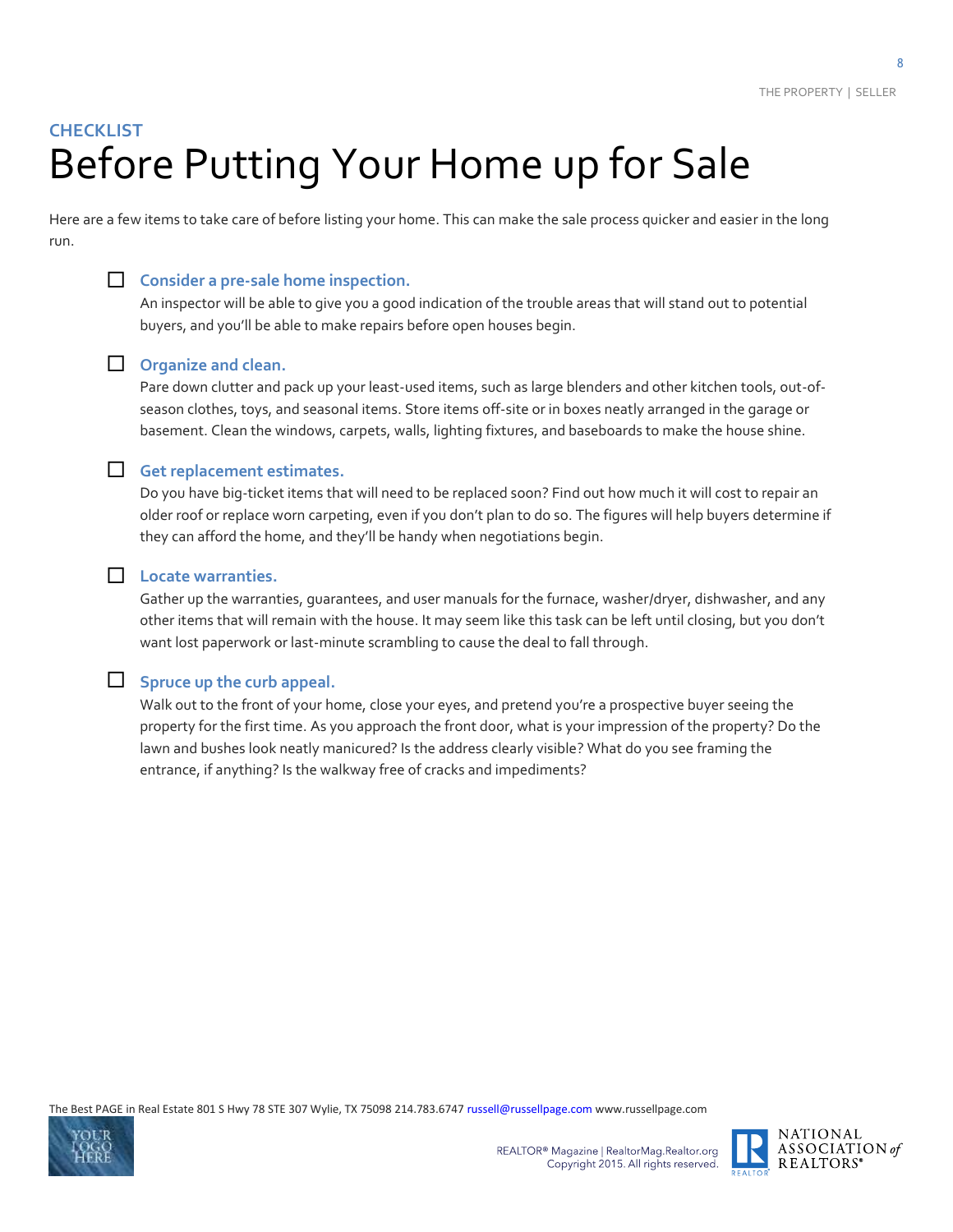### **HOW TO** Hold a Successful Garage Sale

Garage sales can be a great way to get rid of clutter and earn a little extra cash before you move. But make sure you plan ahead; they can take on a life of their own.

#### **Don't wait until the last minute.**

Depending on how long you've lived in your home and how much stuff you want to sell, planning a garage sale can take a lot of time and energy. And that's on top of the effort of putting your home on the market!

#### **Contact your local government.**

Most municipalities will require you to obtain a permit in order to hold a garage sale. They're often free or cheap, but the fines for neglecting to obtain one can be hefty.

#### **See if neighbors want to join in.**

You can turn your garage sale into a block-wide event and lure more shoppers. However, a permit may be necessary for each home owner, even if it's a group event.

#### **Schedule the sale.**

Sales on Saturdays and Sundays will generate the most traffic, especially if the weather cooperates. Start the sale early - 8 or 9 a.m. is best - and be ready for early birds.

#### **Advertise.**

Place an ad in the newspaper, free classified papers, and websites, including the date(s), time, and address of the garage sale. Add information about what will be available, such as kids' clothes, furniture, or special equipment. On the day of the sale, use balloons and signs with prominent arrows to grab attention.

#### **Price your goods.**

Clearly mark rounded prices (50 cents, 3 for \$1, or \$5, for example) with easily removable stickers.

#### **If it's junk, recycle or donate it.**

If it's truly garbage, throw it away or place it in a freebie bin. Don't try to sell broken appliances, and have an electrical outlet nearby in case a customer wants to try plugging something in.

#### **Display items nicely.**

Organize by category, and don't make customers dig through boxes.

#### **Stock up on supplies.**

Having a stock of old shopping bags that can be reused encourages people to buy more items. Newspapers are handy for wrapping fragile goods.

#### **Manage your money.**

Obtain ample change for your cashbox, and have a calculator on hand. Assign one person to man the "register," keeping a tally of what was purchased and for how much.



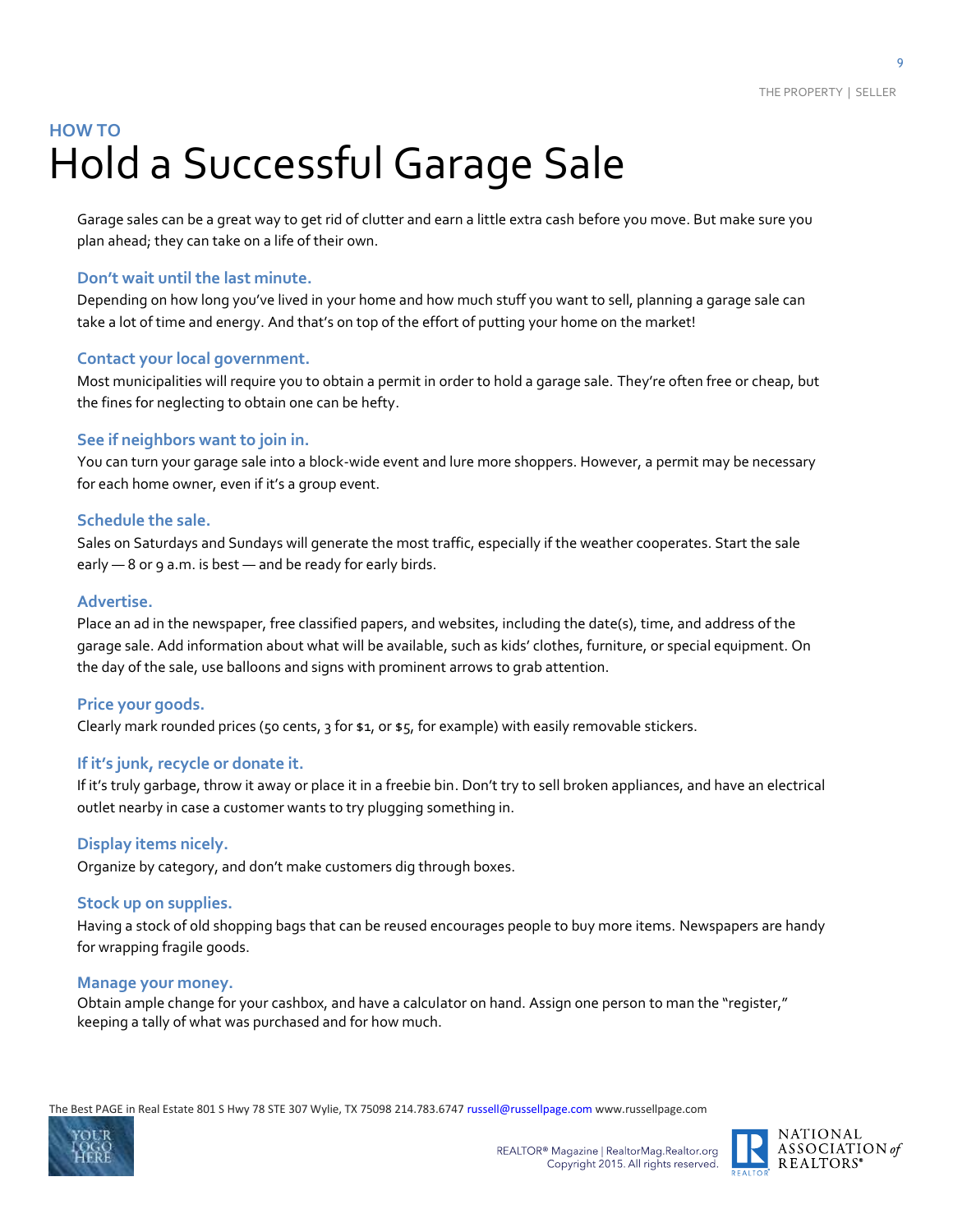### **HOW TO** Hire a Remodeling Contractor

#### **Shop around for the right company.**

- Get at least three written estimates.
- Ask for and check references. If possible, look at jobs the contractor recently completed.
- Check with your local chamber of commerce or Better Business Bureau for complaints.
- Be sure that the contractor has the necessary licenses and insurance, as well as the ability to obtain permits.
- Ask if the contractor's workers will do the entire job or whether subcontractors will be involved.

#### **Read the contract carefully.**

- Be sure the contract states exactly what is to be done and how change orders will be handled.
- Check that the contract states when the work will be completed and what recourse you have if it isn't.
- Make sure the contract indemnifies you if work does not meet building codes or regulations.
- Be sure that the contract specifies who will clean up after the job and be responsible for any damage.
- Ensure that the materials meet your specifications.

#### **Seal the deal.**

- Remember that you can often cancel a contract within three business days of signing it.
- Make a small down payment so you won't lose much if the contractor fails to complete the job.
- Don't make the final payment until you're satisfied with the work.



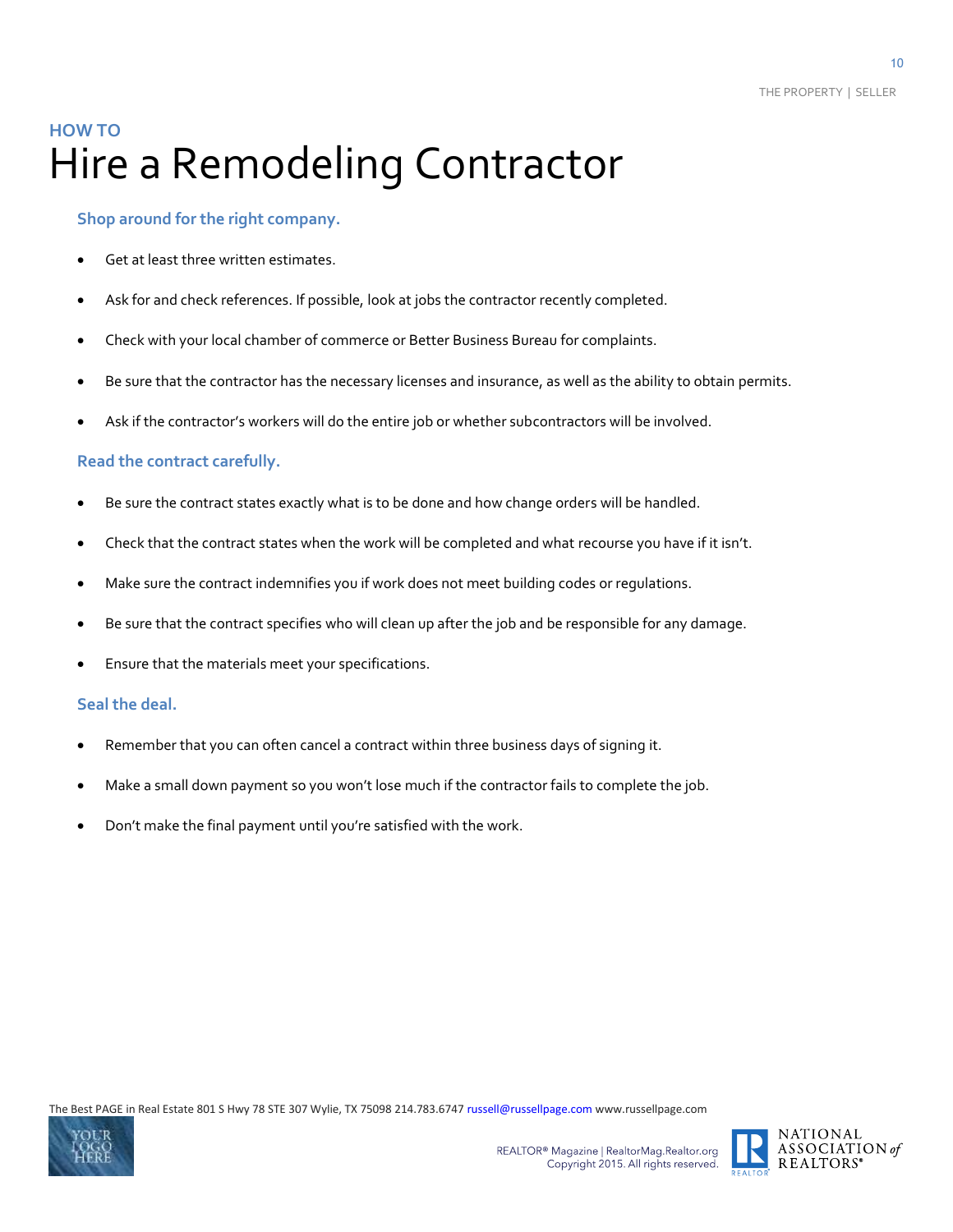### **HOW TO** Add Curb Appeal

**Trim** bushes and branches so they don't block windows or architectural details.

**Set** a pot of bright flowers (or a small evergreen in winter) on your porch or front walkway.

**Install** new, matching locks and knobs on your front door.

**Repair** any cracks or holes in the driveway, and clean oil spots with degreaser and a steel brush.

**Edge** the grass around walkways and trees.

**Stow** your garden tools and hoses out of sight, and clear kids' toys from the lawn.

**Buy** a new mailbox.

**Upgrade** your outdoor lighting.

**Purchase** a new doormat for outside your front door.

**Clean** your windows, inside and out.

**Polish** or replace your house numbers.

**Mow** your lawn. Also, turning on the sprinklers for 30 minutes before the showing will make the whole yard sparkle.

**Place** a seasonal wreath on your door.



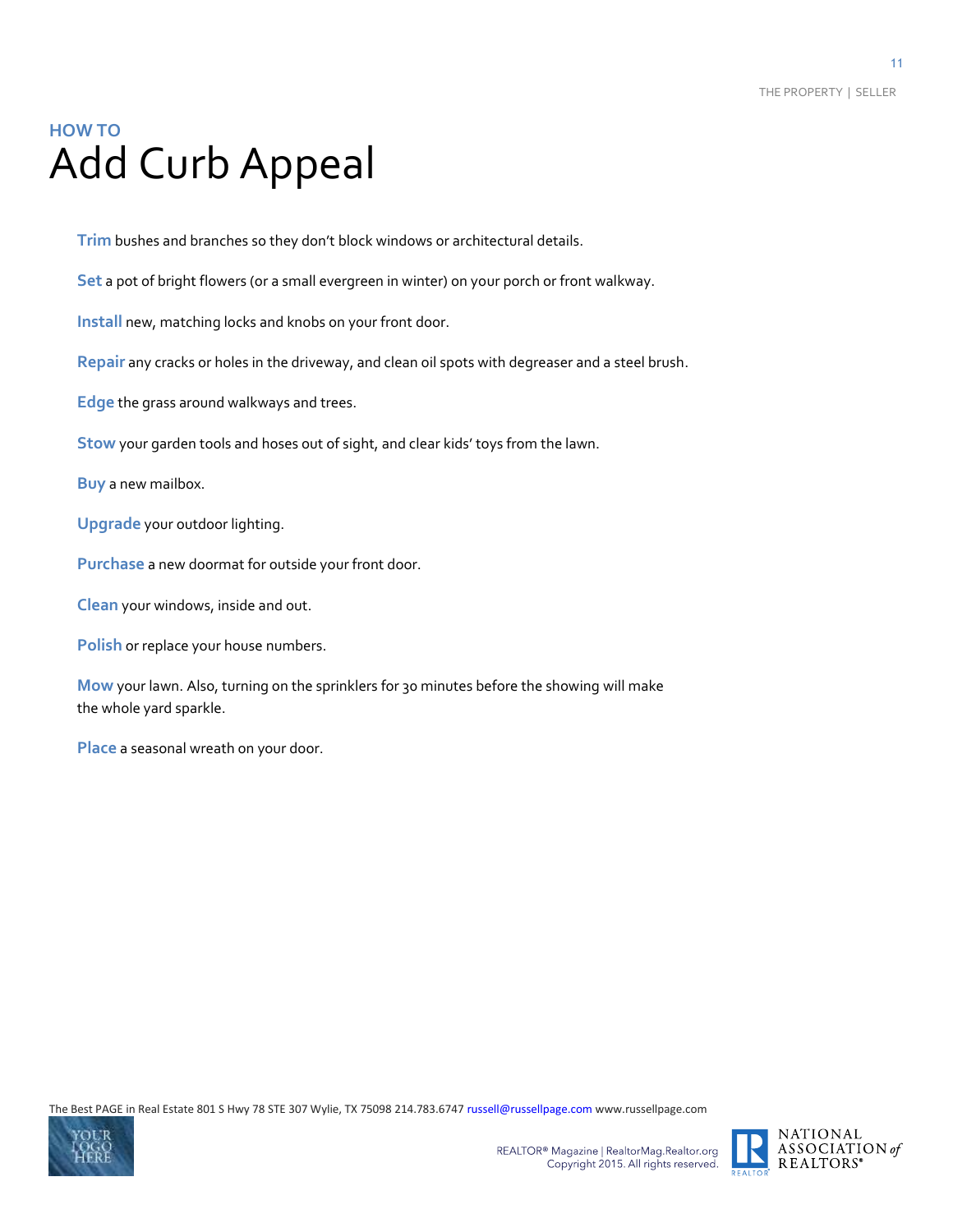### **HOW TO** Clean When Your Home is For Sale

Executing a deep clean before putting your home on the market will not only help it shine, but it will make tidiness easier to maintain between showings. Here are some power-cleaning tips to try.

#### **Clean windows make a huge difference.**

Remove window screens and place them outside on a tarp or other clean, waterproof surface. Use a garden hose, an all-purpose cleaner, and a soft brush to gently clean the screens. You don't need anything special to polish up window glass; just mix a solution of one part white vinegar to eight parts water, plus a drop or two of dishwashing liquid in a spray bottle. Wipe with newspaper to avoid streaks. (Washing on a cloudy day also reduces streaking.)

#### **The fridge is the most common source of kitchen smells.**

Check the drip tray underneath your refrigerator and wash out any standing water from defrosting. Scrub the inside of the fridge with a baking soda and water solution. Activated charcoal in the fridge can help keep odors at bay.

#### **Think outside the house.**

It's amazing the difference a sparkling entryway makes to your home's [curb appeal.](http://www.houselogic.com/home-topics/curb-appeal/) Wipe down your front door, give the doormat a good shake/vacuum, and make sure dust and dirt haven't collected on outdoor furniture. Use a pressure washer to give your driveway and garage floor a good cleaning. The acidity in dark cola drinks can help remove oil, rust, and grease stains, along with a little elbow grease.

#### **Target the Bathroom.**

For tile floors**,** apply your usual cleaner and then run a wet/dry vac, which will suck contaminants out of the grout. Pour a quarter cup each of baking soda and vinegar down the drains, leaving the concoction overnight, then flush with boiling water. Clean soap scum and mildew from plastic shower curtains by tossing them into your washer on the gentle cycle in cold water, with detergent and ½ cup vinegar (if mildew is present, add ½ cup of bleach instead of vinegar). Put a couple of large towels into the machine to act as scrubbers. Allow the curtain to drip-dry on the rod.

#### **Make your bed better.**

Vacuum mattresses and box springs, and then rotate and flip over. Do the same for removable furniture cushions. This is also a great time to wash or dry-clean the dust ruffle and mattress pad. Add new loft to a lumpy comforter by having two people vigorously shake the quilt up and down to redistribute stuffing.

#### **Wash the walls.**

Grease, smoke, and dust can adhere to walls and make even the best decorating look dingy. Resist the temptation to spot-clean since it will make the rest of the wall look dirtier. Mop walls using a general-purpose cleaner diluted with hot water. Start at the top corner of the wall to avoid drips. Don't press too hard, and rinse the mop head frequently in clean water. Use melamine foam cleaner to erase scuffs and stains.





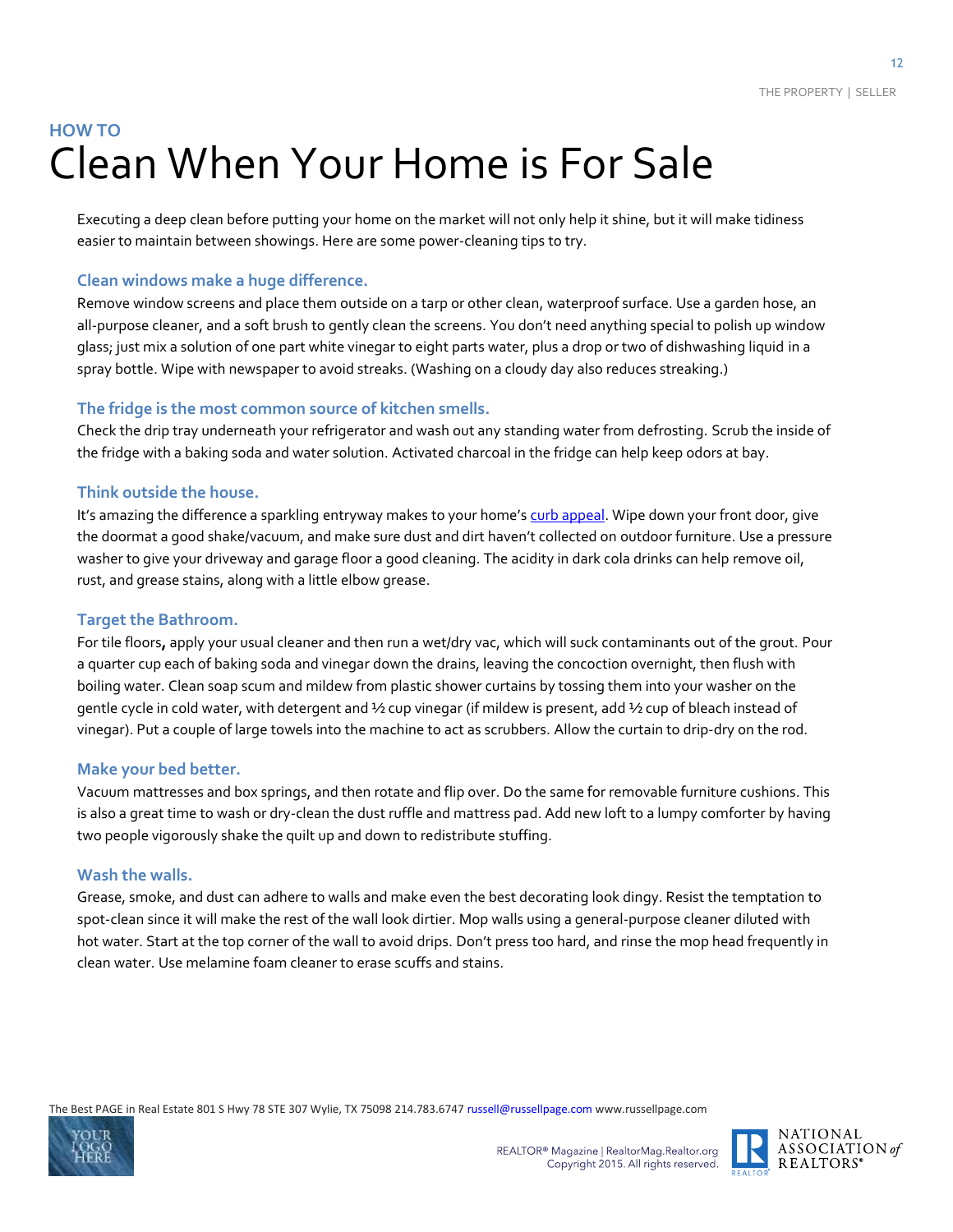### **HOW TO** Prepare for the Photoshoot

With the majority of buyers shopping for homes online, high-resolution slide shows and video tours are a must. Here's how to make your home shine on camera.

#### **Understand the camera's perspective.**

The camera's eye is different from the human eye. It magnifies clutter and poor furniture arrangement so that even a home that feels comfortable in person can look jumbled online.

#### **Make it spotless.**

Cameras also tend to magnify grime. Don't forget floor coverings and walls; a spot on a rug might be overlooked during a regular home showing, but it could become a focal point online.

#### **Know what to leave.**

You want to avoid clutter, but try to have three items of varying heights on each surface. On an end table you can place a tall lamp (high), a small plant (medium), and a book (low).

#### **Snap practice pictures with your own camera.**

This will give you an idea of what the home will look like on camera before the photographer shows up. Examine the photos and make changes to improve each room's appearance, such as opening blinds to let in natural light, removing magnets from the refrigerator, or taking down distracting art.

#### **Pare down.**

Removing one or two pieces of furniture from each room, even if just for the shoot, can make your space appear larger on screen.

#### **Rearrange.**

Spotlight the flow of your space by creating a focal point on the furthest wall from the doorway and arranging the other pieces of furniture to make a triangle shape. The focal point may be a bed in a bedroom or a china cabinet in a dining room.

#### **Accessorize.**

Include a healthy plant in every room; the camera loves greenery. Energize bland decor by placing a bright vase on a mantle or draping an afghan over a couch.

#### **Keep the home in shape.**

Buyers who liked what they saw online expect to encounter the same home in person.



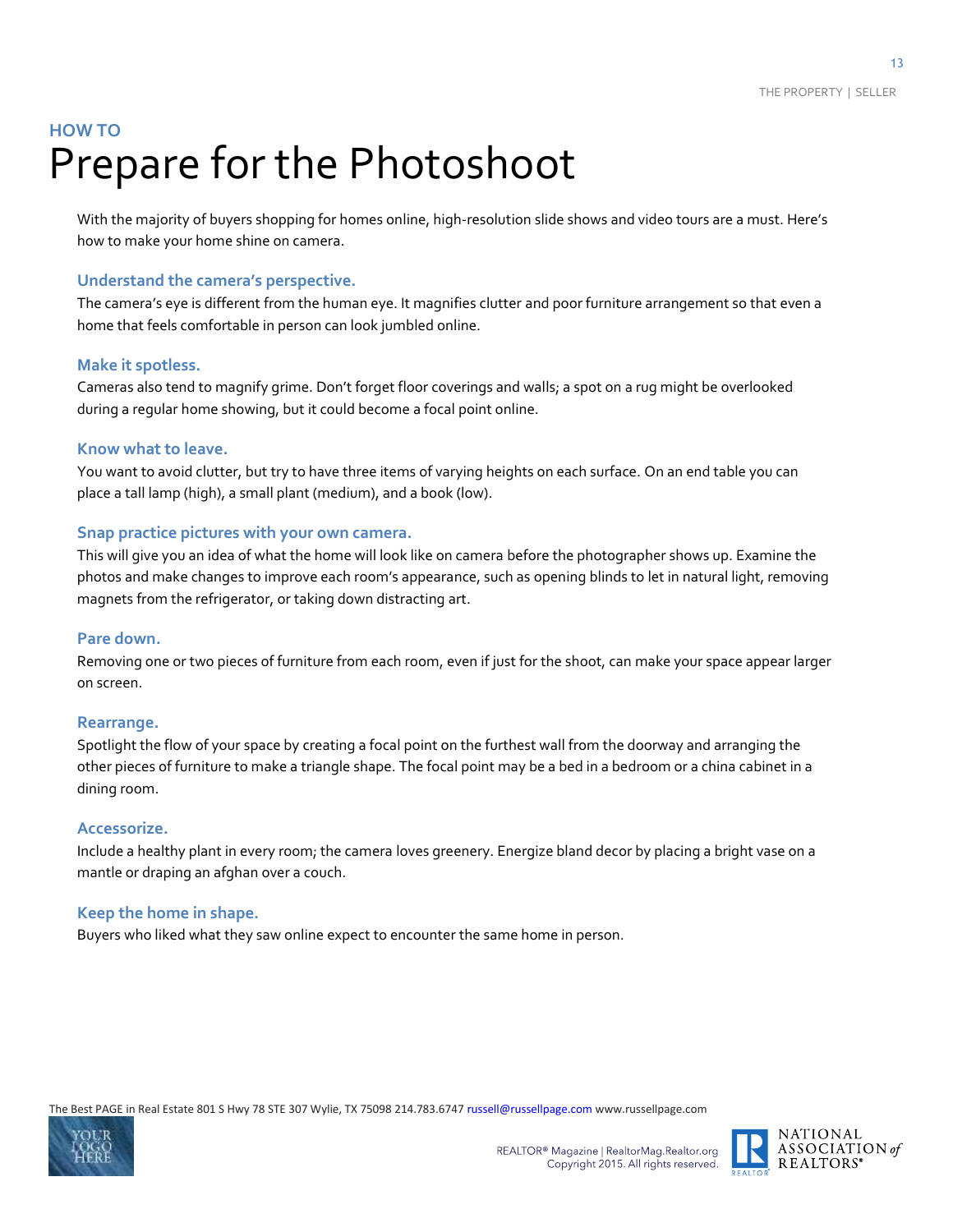### **HOW TO** Attract More Buyers

These tips will help you convince buyers your property offers top value for their dollar.

#### **Amp up curb appeal.**

Look at your home objectively from the street. Check the condition of the landscaping, paint, roof, shutters, front door, knocker, windows, and house number. Observe how your window treatments look from the outside. Something special—such as big flowerpots or an antique bench—can help your property stand out after a long day of house hunting.

#### **Enrich with color.**

Paint is cheap, but it can make a big impression. The shade doesn't have to be white or beige, but stay away from jarring pinks, oranges, and purples. Soft yellows and pale greens say "welcome," lead the eye from room to room, and flatter skin tones. Tint ceilings in a lighter shade.

#### **Upgrade the kitchen and bathrooms.**

These are make-or-break rooms. Make sure they're squeaky clean and clutter-free, and update the pulls, sinks, and faucets. In a kitchen, add one cool appliance, such as an espresso maker.

#### **Add old-world patina to walls.**

Crown molding that's at least six to nine inches deep and proportional to the room's size can add great detail on a budget. For ceilings nine feet high or higher, consider dentil detailing, which is comprised of small, tooth-shaped blocks in a repeating ornamentation.

#### **Screen hardwood floors.**

Refinishing is costly, messy, and time-consuming, so consider screening instead. This entails a light sanding — not a full stripping of color or polyurethane — then a coat of finish.

#### **Clean out and organize closets.**

Remove anything you don't need or haven't worn in a while. Closets should only be half-full so buyers can visualize fitting their stuff in.

#### **Update window treatments.**

Buyers want light and views, not dated, heavy drapes. To diffuse light and add privacy, consider energy-efficient shades and blinds.

#### **Hire a home inspector.**

Do a preemptive strike to find and fix problems before you sell your home. Then you can show receipts to buyers, demonstrating your detailed care for their future home.



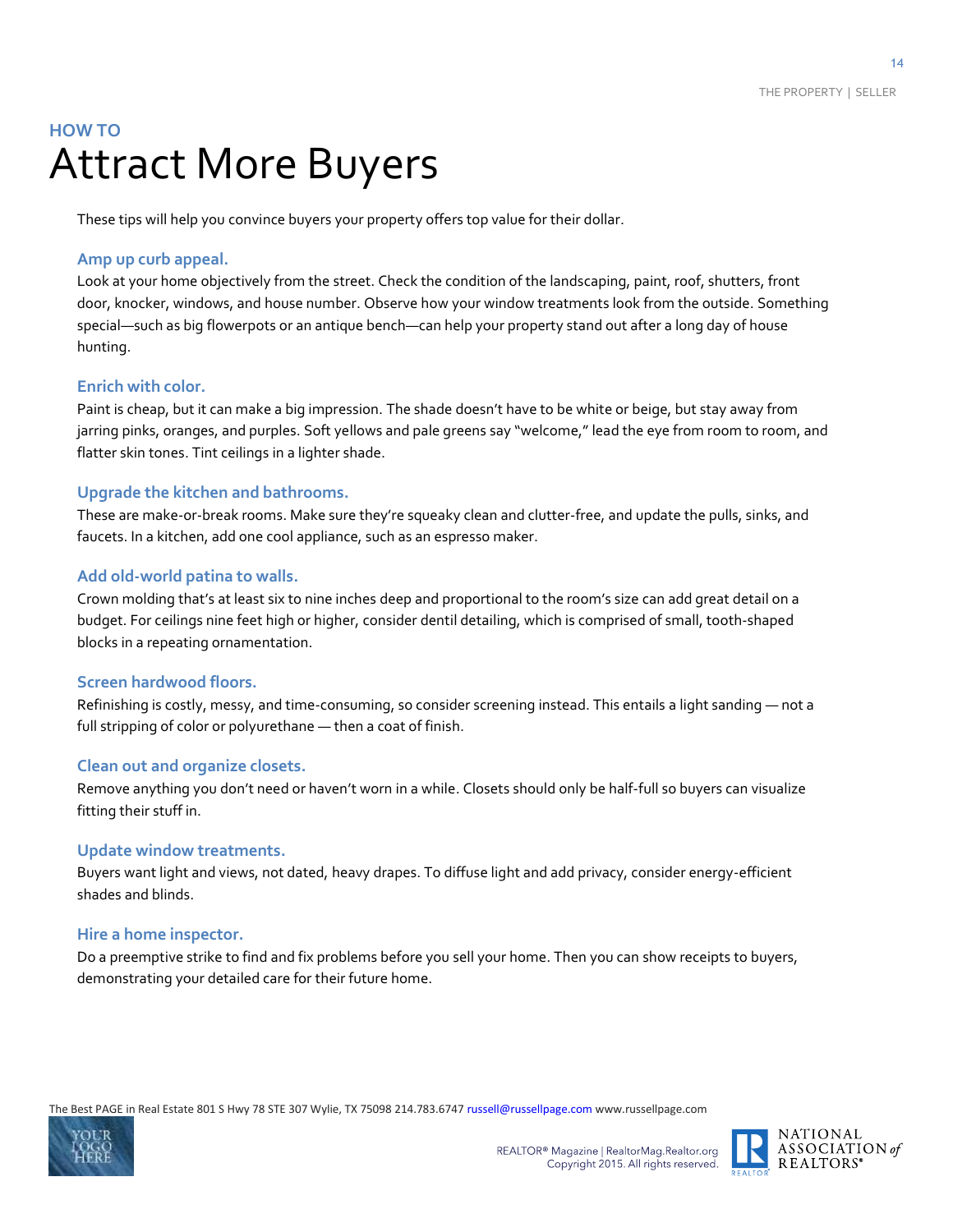### **CHECKLIST** For Better a Home Showing

- **Remove clutter.** Clear off counters and pack unnecessary decorative items. Put extra furniture in storage, and remove out-of-season items. Don't forget to clean out the garage, too.
- **Let it shine.** Cleaning windows and screens will help bring more light into your home. Replace burnt bulbs, and consider higher wattage in low-light areas. Clean the walls or brush on a fresh coat of bright, neutral paint. Replace heavy curtains with sheer ones and show off your view.
- **Keep it clean.** A deep clean before listing your home will make upkeep easier. Consider hiring a cleaning service to help.
- **Maximize comfort.** In summer, shut A/C vents on the first floor so more air will get upstairs. Reverse the process in winter.
- **Perform a sniff test.** Clean carpeting and drapes to eliminate odors. Open the windows to air out the house. Consider potpourri or scented candles and diffusers. For quick fixes in the kitchen, cotton balls soaked in vanilla extract or orange juice can instantly make the fridge a nicer-smelling place. Boil lemon juice in your microwave, then add it to your dishwasher to eliminate odors. You can also run lemon rinds through the garbage disposal for a similar effect.
- **Take care of minor repairs.** Sticky doors, torn screens, cracked caulking, or a dripping faucet may seem trivial, but they'll give buyers the impression that the house isn't well-maintained.
- **Tidy up outdoors.** Cut the grass, rake the leaves, add new mulch, trim the bushes, edge the walkways, and clean the gutters. A pot of bright flowers near the entryway adds great curb appeal.
- **Set the scene.** A bright afghan or new accent pillows easily jazz up a dull room. Pretty dishes or a simple centerpiece on the tables can help buyers picture themselves living there. Try staging a chess game in progress. If you have a fireplace, lay fresh logs or a basket of flowers there.
- **Make the bath luxurious.** Make sure your personal toiletry items are out of sight, along with old towels and toothbrushes. Add a new shower curtain and fancy guest soaps.
- **Send the pets to the neighbors.** If that's not possible, crate or confine them to one room, and let the real estate practitioner know where they'll be to eliminate surprises.
- **Lock up valuables and medication.** Agents can't watch everyone all the time.
- **Head out.** It can be awkward for everyone if you're home at the time of a showing.



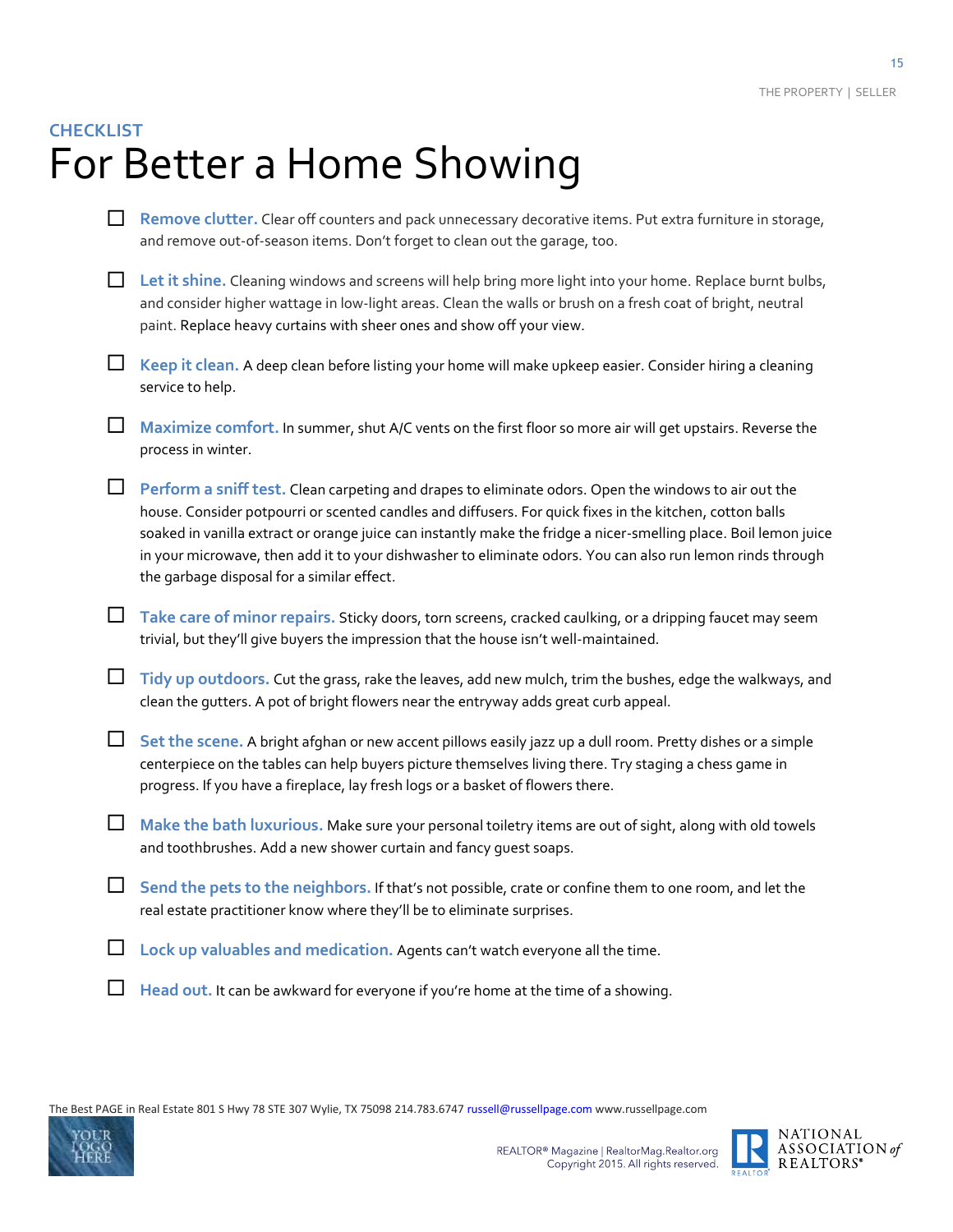### **HOW TO** Use Feng Shui Concepts in Staging

Feng Shui is a Chinese system of beliefs that govern spatial arrangement in relation to the flow of energy or "life force" (known as *chi* or *qi*) in a building. Learn how to appeal to buyers who follow such principles.

#### **Chi flows in.**

Pay special attention to the front door, which is considered the "mouth of chi" and one of the most powerful aspects of the entire property. Make sure the area is swept clean and free of cobwebs and clutter. Ensure all lighting is straight and properly hung. Consider lighting the path leading up to the front door to create an inviting atmosphere.

#### **Chi can flow out, too.**

Energy can be flushed away wherever there are drains in the home. To keep the good forces of a home inside, always keep the toilet seats down and close the doors to bathrooms.

#### **Consider the bedroom carefully.**

The master bed should be in a place of honor, power, and protection. Place it farthest from and facing toward the entryway of the room. The optimal placement is diagonal in the farthest corner of the room. Paint the room in colors that promote serenity, relaxation, and romance, such as soft tones of green, blue, and lavender.

#### **Offer a formal dining space.**

The dining room symbolizes the energy and power of family togetherness. Make sure the table is clear and uncluttered during showings. Use an attractive tablecloth to enhance the look of the table while also softening sharp corners.

#### **Get a clear perspective.**

Windows are considered to be the eyes of the home. Getting your windows professionally cleaned is a good idea anyway, but for buyers, your home will sparkle all the more brightly and your view will be optimally displayed.



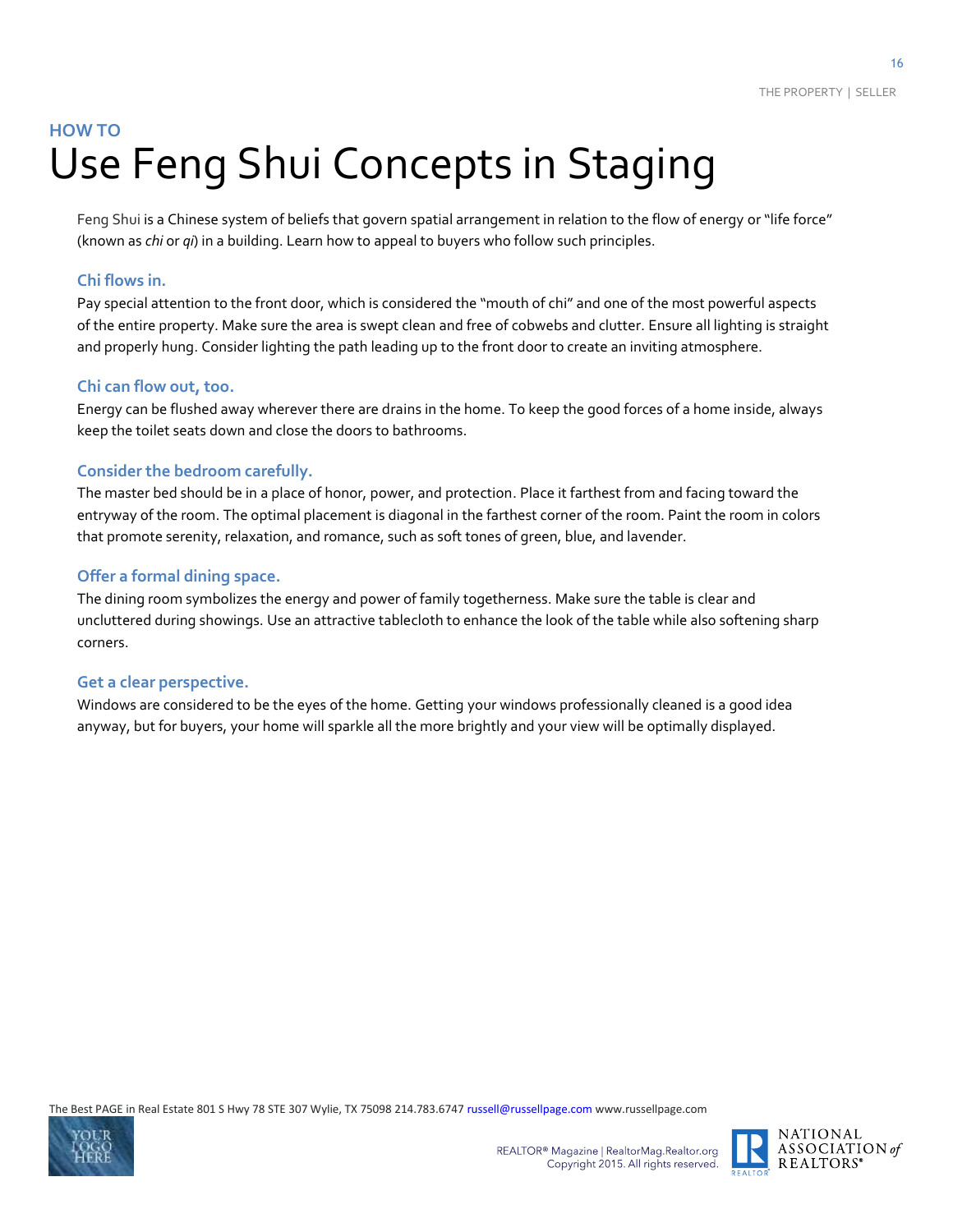### **WHAT TO KNOW** About the Appraisal Process

Once you are under contract, the buyer's lender will send out an appraiser to make sure the purchase price is in line with the property's value.

#### **Appraisals help guide mortgage terms.**

The appraised value of a home is an important factor in the loan underwriting process. Although lenders may use the sale price to determine the amount of the mortgage they will offer, they generally only do so when the property is sold for less than the appraisal amount. Also, the loan-to-value ratio is based on the appraised value and helps lenders figure out how much money may be borrowed to purchase the property and under what terms. If the LTV is high, the lender is more likely to require the borrower to purchase private mortgage insurance.

#### **Appraised value is not a concrete number.**

Appraisals provide a professional opinion of value, but they aren't an exact science. Appraisals may differ quite a bit depending on when they're done and who's doing them. Changes in market conditions also can dramatically alter appraised value.

#### **Appraised value doesn't represent the whole picture of home prices.**

There are special considerations that appraised value doesn't take into account, such as the need to sell rapidly.

#### **Appraisers use data from the recent past.**

Appraisals are often considered somewhat backward looking, because they use sold data from comparable properties (often nicknamed "comps") to help come up with a reasonable price.

#### **There are uses for appraised value outside of the purchase process.**

For selling purposes, appraisals are usually used to determine market value or factor into the pricing equation. But other appraisals are used to determine insurance value, replacement value, and assessed value for property tax purposes.



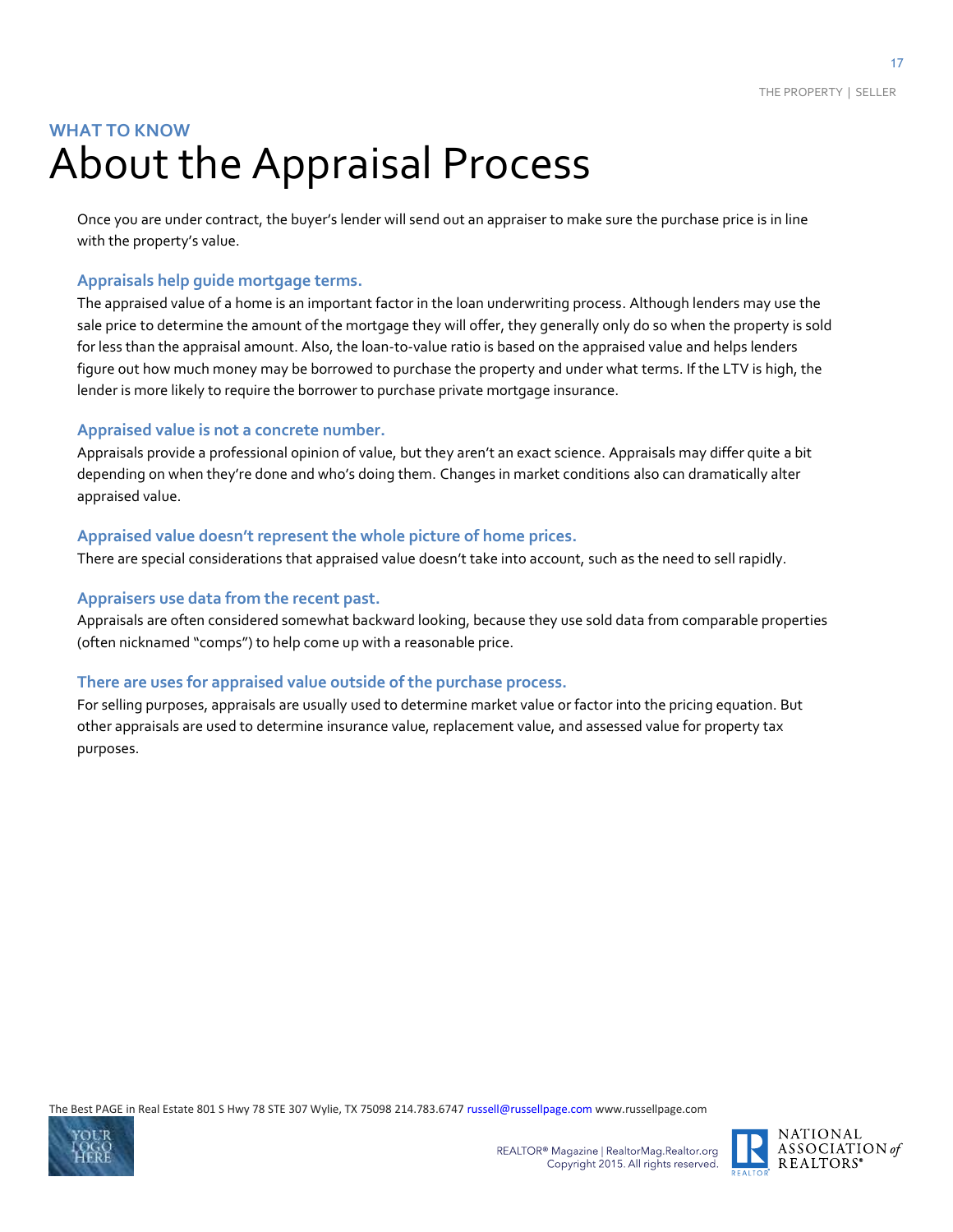### **HOW TO**  Prepare for a Short Sale

A short sale is one where the net proceeds from the sale won't cover your total mortgage obligation and closing costs, and you don't have other sources of money to cover the deficiency. It's significantly different from a foreclosure, which is when your lender takes the title of your home through a lengthy legal process and then sells it directly. A short sale is sometimes the route sellers take to avoid foreclosure.

#### **Consider loan modification first.**

Contact your lender to see if it has programs to help you stay in your home. You may be able to refinance your loan at a lower interest rate, switch to a different payment plan to help you get caught up, or secure a temporary forbearance period.

#### **Hire a qualified team.**

Find a qualified real estate agent and a real estate attorney who both specialize in short sales. Interview at least three candidates for each and look for prior short-sale experience. Find people who will advise you in your best interests. A qualified real estate professional can give you accurate pricing advice through a comparative market analysis or broker price opinion. The team will also be able to expertly market the home, negotiate complex contracts with buyers, and ease the process of working with your lender(s).

#### **Prepare a short-sale package to send to your lender(s) for approval.**

You can't sell short without your lender (and any other lien holders) agreeing to the sale and releasing the lien so that the buyers can get clear title. This is another task where your team will be indispensible.

#### **Gather documentation before offers come in.**

Your lender requires several documents in order to consider a short sale. This package accompanies the offer, typically including:

- A hardship letter detailing your financial situation and why you require a short sale
- A copy of the purchase contract and listing agreement
- Proof of your income and assets
- Copies of your federal income tax returns for the past two years



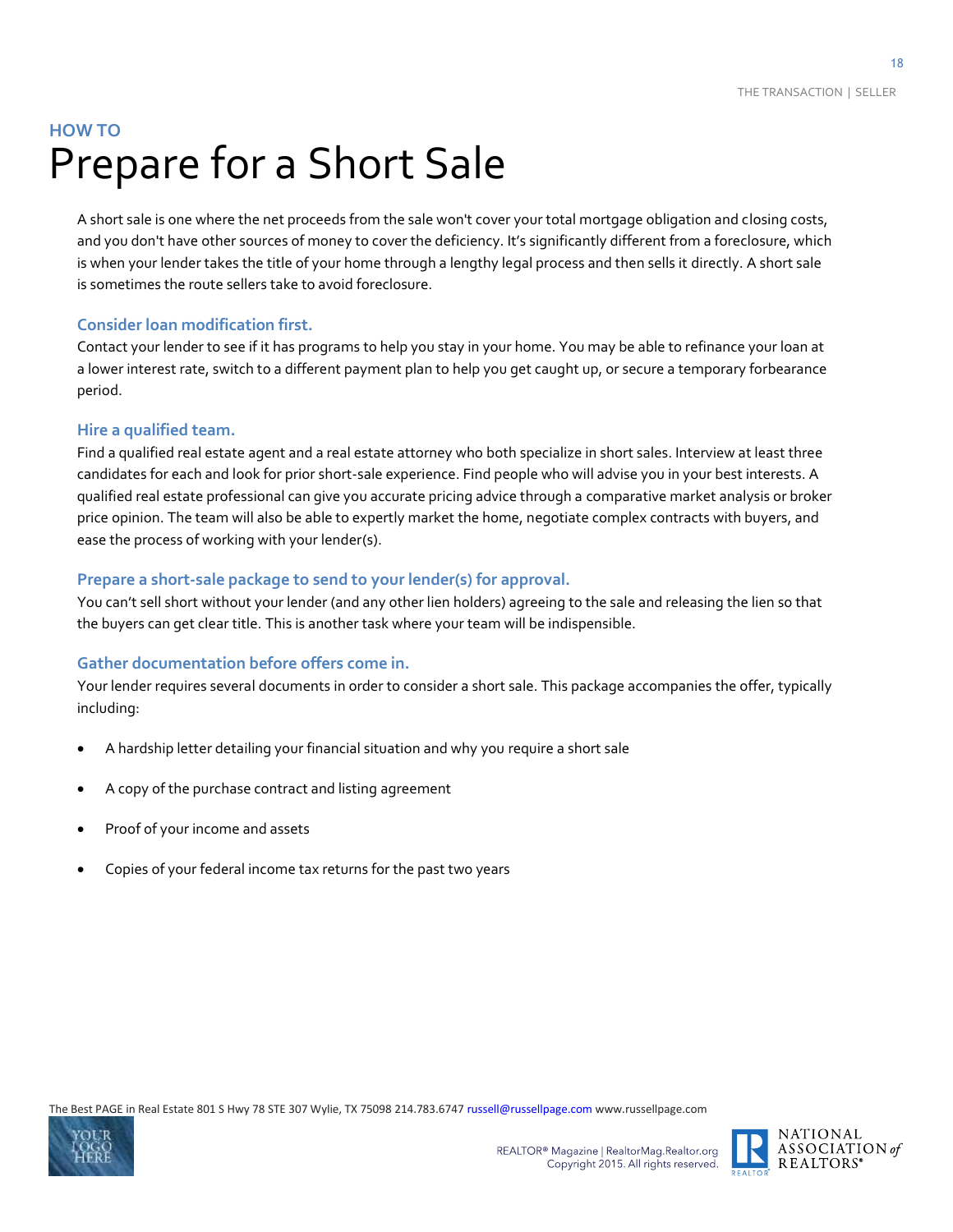### **HOW TO** Navigate a Short Sale

#### **Be prepared for a lengthy waiting period.**

Even if you're well organized and have all the documents in place, short sales can still be a long process. Waiting for your lender's review of the short-sale package can take several weeks or even months. The length varies by lender and location, but these benchmarks can put your situation in perspective:

- If you have only one mortgage, the review often takes about two months.
- If you have a first and second mortgage with the same lender, the review can take about three months.
- With two or more mortgages with different lenders, it can take four months or longer.

Your real estate professional and attorney, with your authorization, can work with your lender's loss mitigation department on your behalf to prepare the proper documentation and speed the process along.

**When the bank does respond…** it can approve the short sale, make a counteroffer, or deny the short sale. The last two actions can lengthen the process or put you back at square one.

#### **Don't expect a short sale to solve your financial problems.**

Here are some post-short sale conditions to keep in mind:

- Your lender may ask you to sign a promissory note agreeing to pay back the amount of your loan not paid off by the short sale. If your financial hardship is permanent and you can't pay back the balance, talk with your real estate attorney about your options.
- Any amount of your mortgage that is forgiven by your lender may be considered income, and you may have to pay taxes on that amount.
- Having a portion of your debt forgiven may have an adverse effect on your credit score. However, a short sale will generally affect your credit score less severely than foreclosure or bankruptcy.



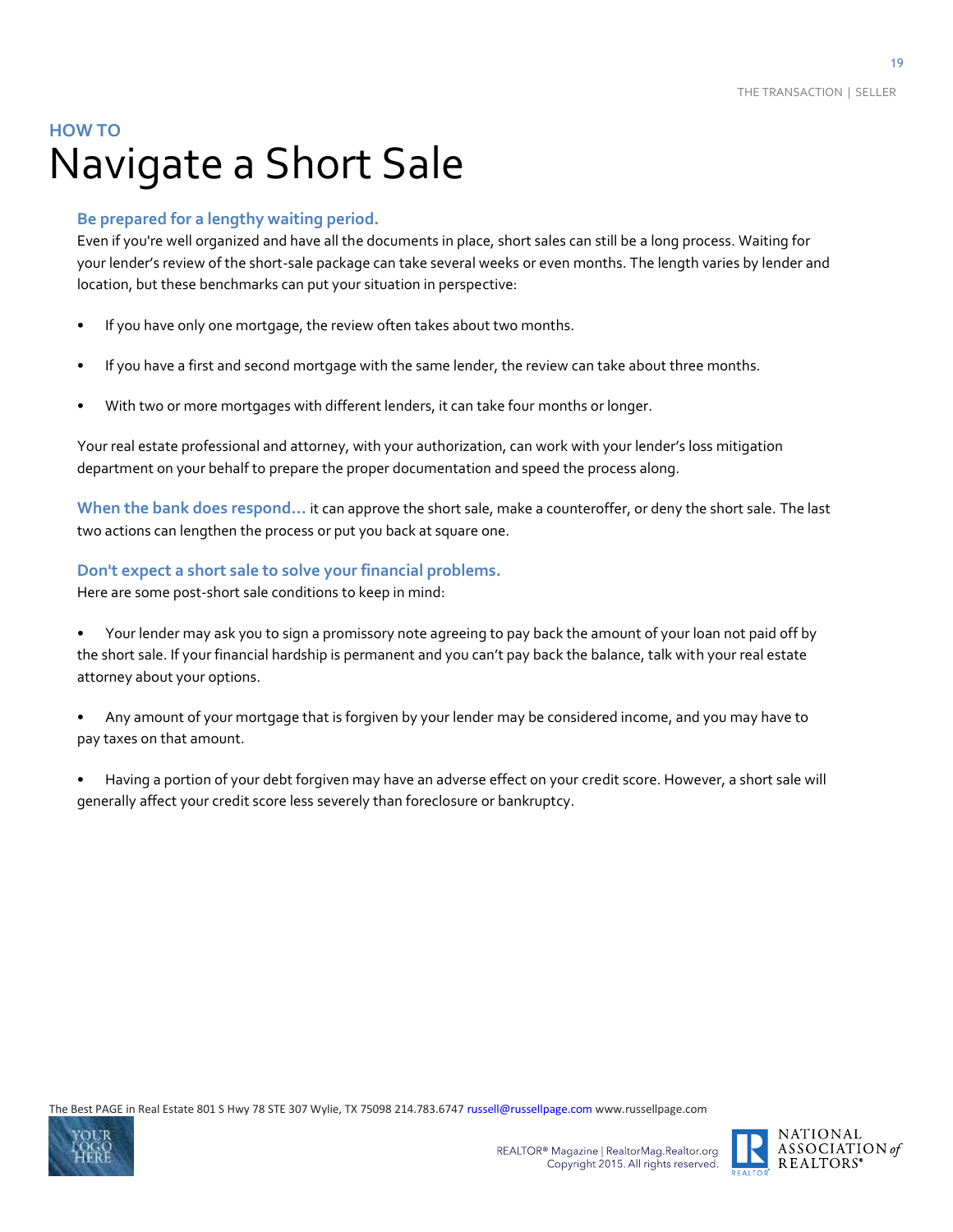### **HOW TO** Improve the Odds of an Offer

#### **Price it right.**

Set a price at the lower end of your property's realistic price range. Consider:

- **Comparable properties:** A "comp" is what real estate professionals call home sales that can be reasonably used to help determine the price of your home. But just because you're in the same neighborhood doesn't mean that the houses will sell for the same amount. Your real estate professional will help you determine how to compare your home in terms of size, upkeep, and amenities.
- **Competition:** How many other houses are for sale in your area right now? Are you competing against new homes or condos for sale in the area?
- **Contingencies:** Do you have special needs that might turn away buyers? A common one is refusing to be flexible about a moving date.
- **Asking a lender:** Since most buyers will need a mortgage, the home's sale price should be in line with a lender's estimate of its value.
- **Accuracy:** Studies show homes priced more than 3 percent over the correct price take longer to sell.

#### **Prepare for visitors.**

Get your house market-ready at least two weeks before you begin showing it. Make all your repairs, and then do a deep clean (or hire a cleaning service to help).

#### **Consider an appraisal.**

For a few hundred dollars, a qualified appraiser can give you an estimate of your home's value. This is useful for sellers going through a divorce or needing to divide the proceeds for other reasons. Be sure to ask for a market-value appraisal, and find someone who understands the area and type of home you have. Your agent should be able to offer recommendations.

#### **Be flexible about showings.**

Spur-of-the-moment showings are disruptive, and making sure your home is constantly ready to show can be exhausting. But the more amenable you can be, the sooner you'll find a buyer.

#### **Anticipate the offers.**

Decide in advance the price range and terms that are acceptable. Be clear with yourself and your agent about what kind of offers you're comfortable with. It's critical to know what price you'll accept before entering negotiations with a potential buyer.

#### **Don't refuse to drop the price.**

If your home has been on the market for more than 30 days without an offer, be prepared to at least consider lowering your asking price.



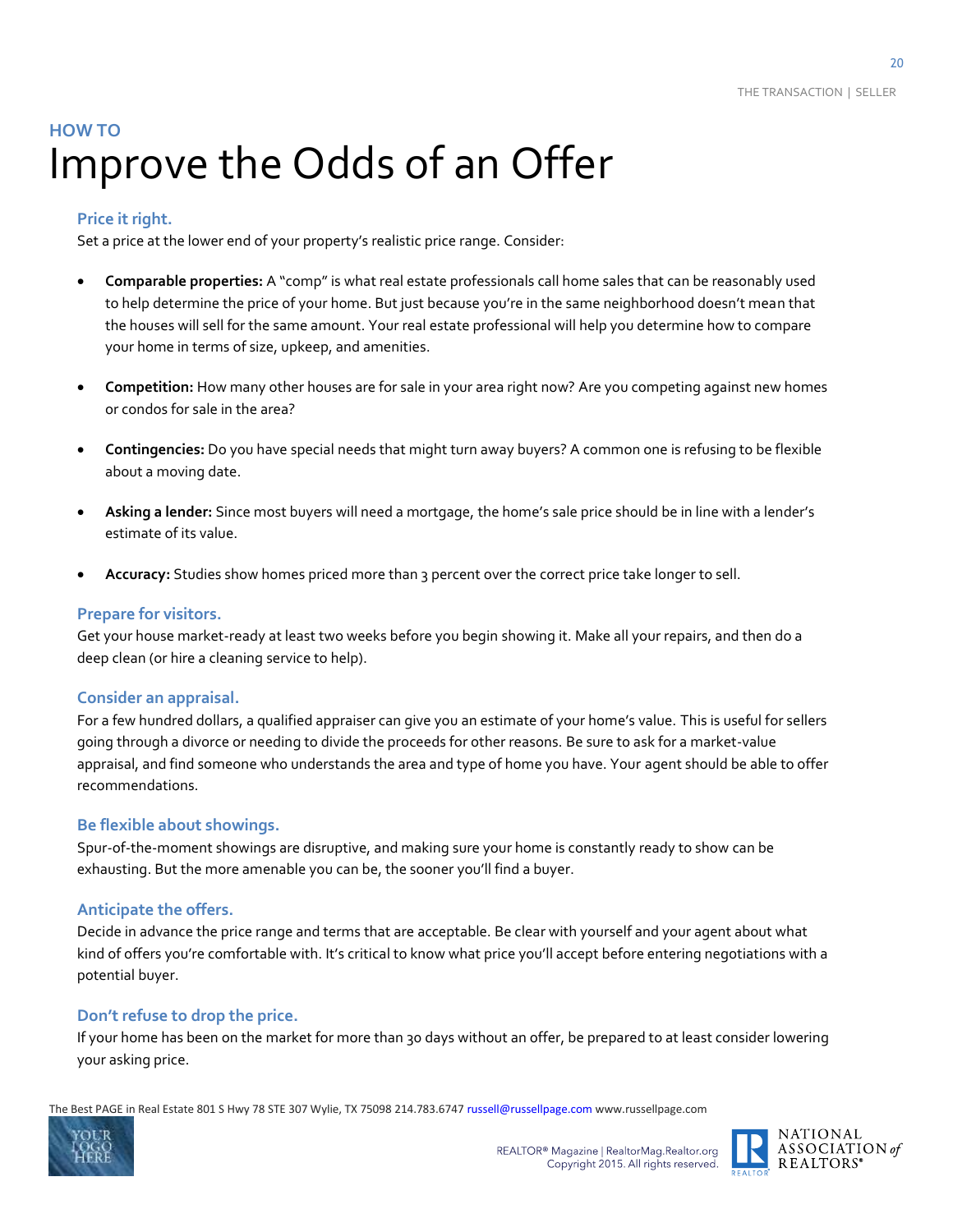### **HOW TO** Recognize a Qualified Buyer

Offers can be exciting, but unless your potential buyer has the resources to qualify for a mortgage, you may not really have a sale. Your real estate professional will try to determine a buyer's financial status before you sign the contract. But it's good for you to know what buyers with follow-through potential looks like.

#### **They are prequalified—or even better, preapproved—for a mortgage.**

Such buyers will be in a much better position to obtain a mortgage promptly.

#### **They have enough money to make a down payment and cover closing costs.**

Ideally, buyers should have 20 percent of the home's price as a down payment and between 2 percent and 7 percent of the price to cover closing costs. If they plan to make a smaller down payment, they will need to purchase mortgage insurance, through either a government guarantee program or a private mortgage insurer. Their ability to provide earnest money in a timely fashion will be an indicator of liquid reserves.

#### **Their income is sufficient to afford the home over the long term, too.**

Ideally, buyers should spend no more than 28 percent of their total income to cover the **principal, interest, taxes, and insurance** associated with the sale (often abbreviated as "**PITI**.")

#### **They have good credit, which they are monitoring and maintaining.**

They will have recently reviewed their credit report and have actively worked to correct any blemishes or errors found.

#### **They're not managing too many other debts to take on a mortgage.**

If buyers owe a great deal on car payments, credit cards, and other debts, they may not qualify for a mortgage.



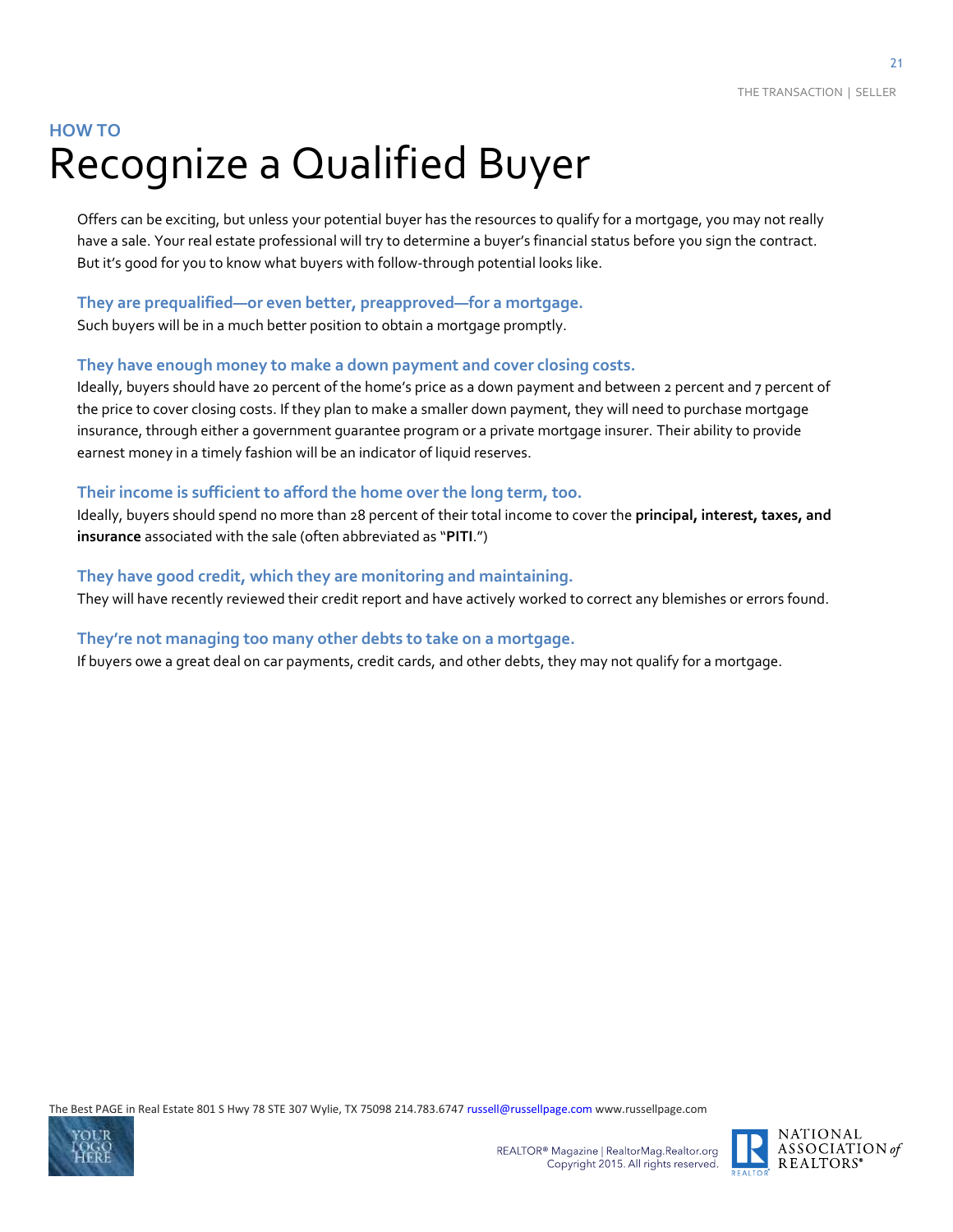### **WORKSHEET** Track Closing Costs

Be prepared and know who's responsible for the variety of fees and expenses at the closing table.

|                                                                                  | <b>BUYER COST</b> | <b>SELLER COST</b> | <b>OTHER</b> |
|----------------------------------------------------------------------------------|-------------------|--------------------|--------------|
| Down payment                                                                     |                   |                    |              |
| Loan origination                                                                 |                   |                    |              |
| Points paid to receive a lower interest rate                                     |                   |                    |              |
| Home inspection                                                                  |                   |                    |              |
| Appraisal                                                                        |                   |                    |              |
| Credit report                                                                    |                   |                    |              |
| Mortgage insurance premium                                                       |                   |                    |              |
| Escrow for homeowner's insurance                                                 |                   |                    |              |
| Property tax escrow                                                              |                   |                    |              |
| (if paid as part of the mortgage*)                                               |                   |                    |              |
| Deed recording                                                                   |                   |                    |              |
| Title insurance policy premiums                                                  |                   |                    |              |
| Land survey                                                                      |                   |                    |              |
| Notary fees                                                                      |                   |                    |              |
| Home warranty                                                                    |                   |                    |              |
| Proration* for your share of costs<br>(such as utility bills and property taxes) |                   |                    |              |

\*Lenders keep funds for taxes and insurance in escrow accounts as they are paid with the mortgage, then pay the insurance or taxes for you.

\*\* Because such costs are usually paid on either a monthly or yearly basis, the buyers may have to pay a bill for services that you actually used before moving, or vice versa. Proration is a way to even out bills you may have paid in advance, or that buyers may later pay for services you used.



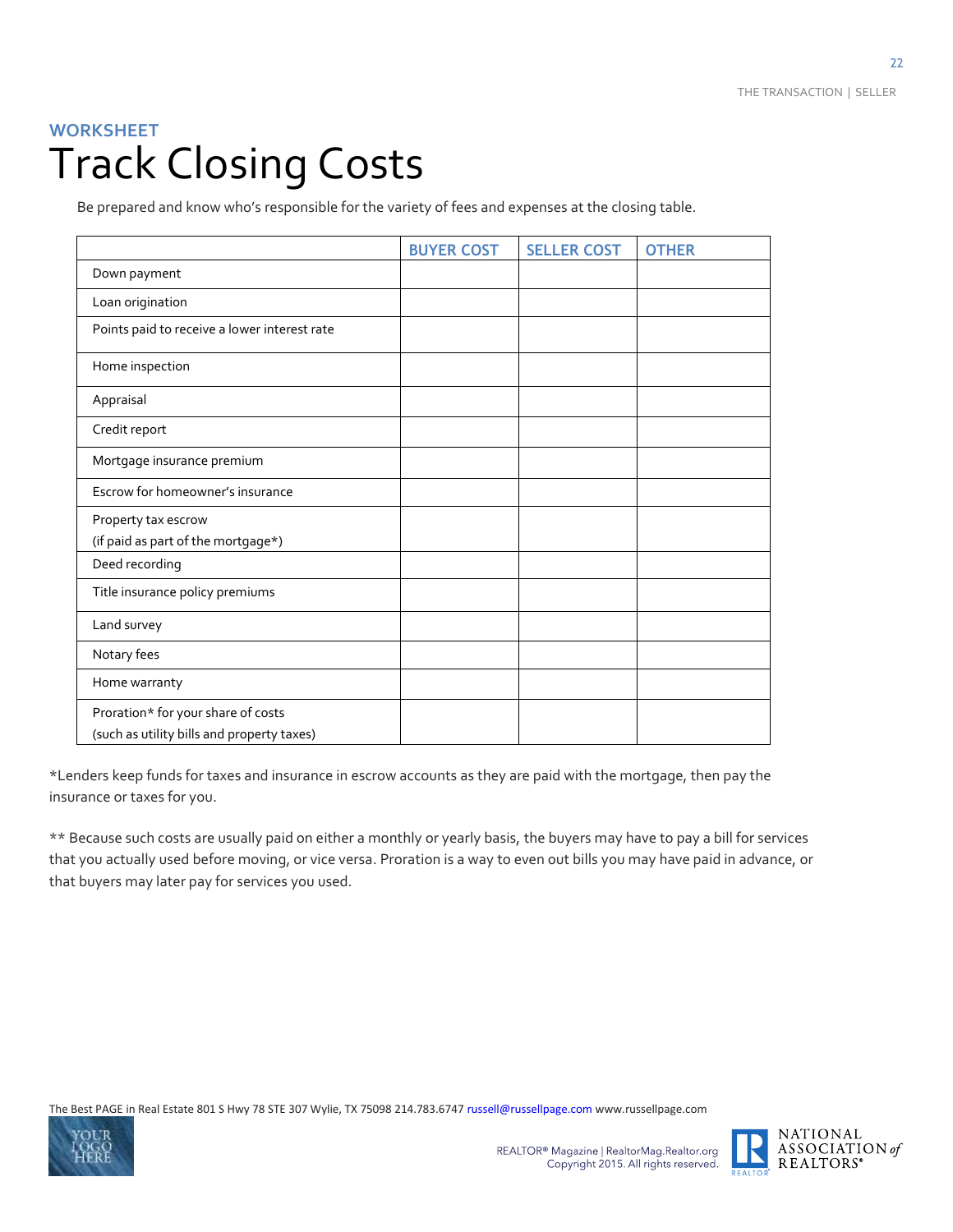### **VOCABULARY** Transaction Documents

#### **Property disclosure form**

This form requires you to reveal all known defects to your property. Your real estate agent will let you know if there is a special form required in your state.

#### **Purchasers' access to premises agreement**

This agreement sets conditions for permitting the buyer to enter your home for activities such as measuring for draperies before you move.

#### **Sales contract**

This is the agreement between the buyer and seller, which outlines the terms and conditions of sale. Your agent or your state's real estate department can tell you if a specific form is required.

#### **Sales contract contingency clauses**

In addition to the contract, you may need to add one or more attachments to the contract to address special contingencies — such as the buyer's need to sell a home before purchasing.

#### **Pre- and post-occupancy agreements**

Unless you're planning on "moving day" being on or before "closing day," you'll need an agreement on the terms and costs of occupancy once the sale closes.

#### **Lead-based paint disclosure pamphlet**

If your home was built before 1978, you must provide this pamphlet. The buyers will also have to sign a statement indicating they received the pamphlet.

#### **Deed**

This document officially transfers ownership of the property to the buyers or their lender.

#### **Affidavits**

These are binding statements by either party. For example, you may end up signing an affidavit stating that you haven't incurred any liens on your home.

#### **Riders**

These are amendments to the sales contract that affect your rights. For example, you may wish to negotiate to stay in the home for a specified period after closing, paying rent to the buyers during that period.





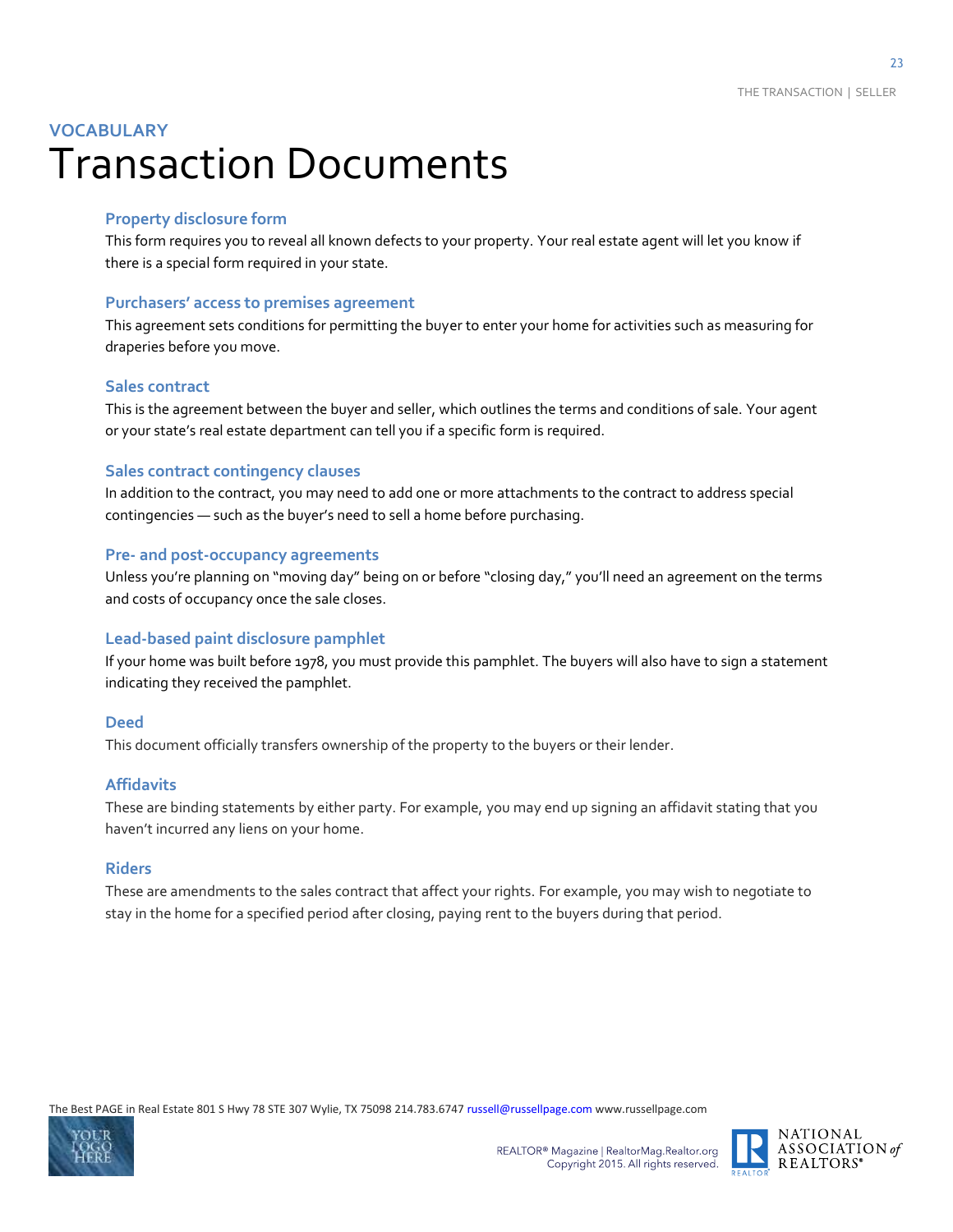### **CHECKLIST** Prepare for Your Move

 **Update your mailing address** at usps.com or fill out a change-of-address form at your local post office. **Change your address with important service providers,** such as your bank(s), credit companies, magazine subscriptions, and others. **Create a list of people who will need your new address.** Whether you plan on sending formal change-of-address notices in the mail or just e-mailing the family members, friends, and colleagues who should be informed, a list will ensure no one gets left out. **Contact utility companies.**  Make sure they're aware of your move date, and arrange for service at your new home if the service provider will remain the same. **Check insurance coverage.** The insurance your moving company provides will generally only cover the items they transport for you. Ensure you have coverage for any items you'll be moving yourself. **Unplug, disassemble, and clean out appliances.** This will make them easier to pack, move, and plug in at your new place. **Check with the condo board or HOA** about any restrictions on using the elevator or particular exits or entrances for moving, if applicable **Pack an "Open First" box.** Include items you'll need most, such as toilet paper, soap, trash bags, chargers, box cutters, scissors, hammer, screwdriver, pens and paper, cups and plates, water, snacks, towels, and basic toiletries. **If you're moving a long distance: Obtain copies of important records** from your doctor, dentist, pharmacy, veterinarian, and children's schools. **E-mail a copy of your driving route** to a family member or friend.

**Empty your safe deposit box.**





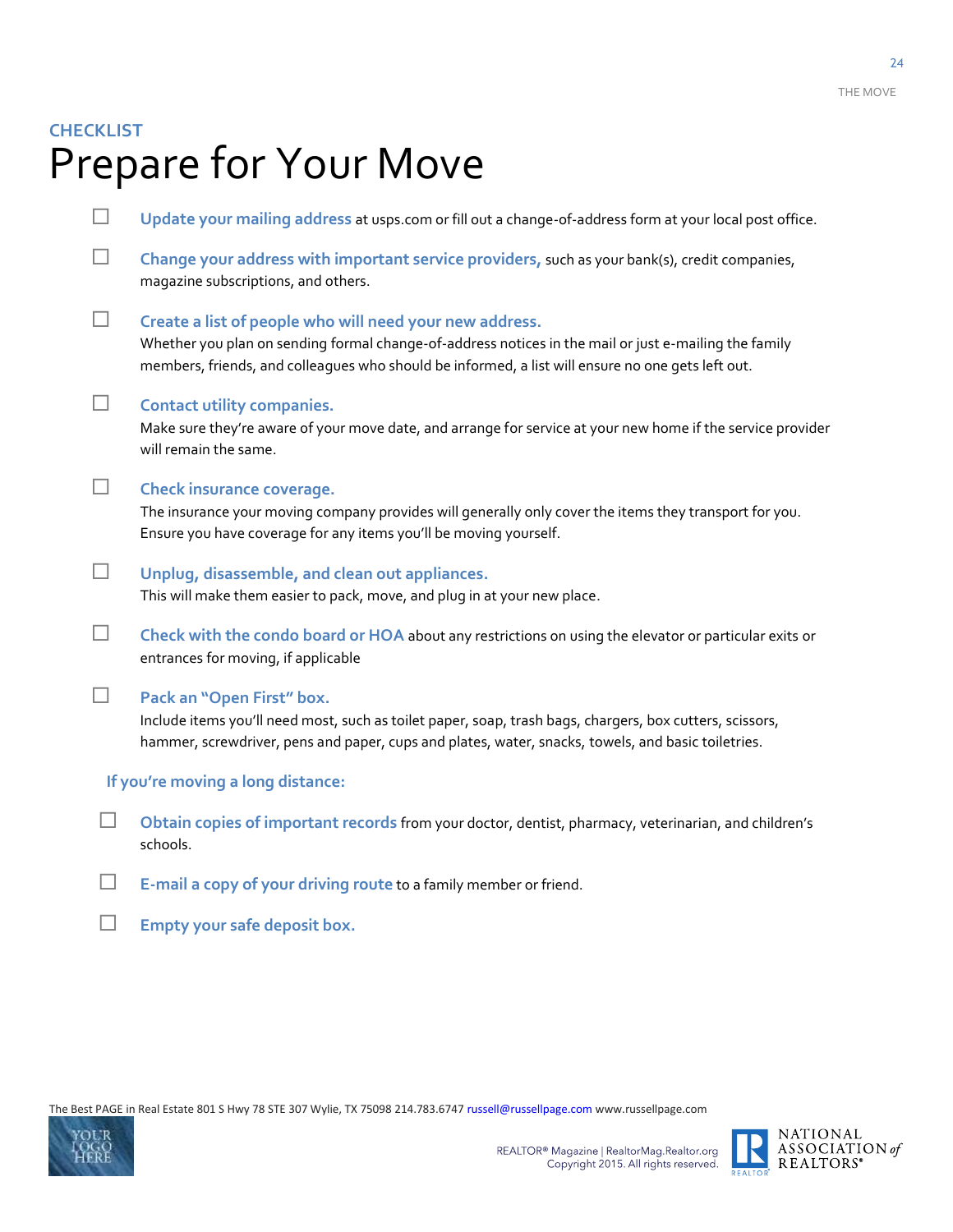### **HOW TO** Pack Like a Pro

**Plan ahead.** Develop a master to-do list so you won't forget something critical heading into moving day. This will also help you create an estimate of moving time and costs.

**Discard items you no longer want or need.** Ask yourself how frequently you use an item and how you'd feel if you no longer had it. Sort unwanted items into "garage sale," "donate," and "recycle" piles.

**Pack similar items together.** It will make your life easier when it's time to unpack.

**Decide what you want to move on your own.** Precious items such as family photos, valuable breakables, or must-haves during the move should probably stay with you. Pack a moving day bag with a small first-aid kit, snacks, and other items you may need before unpacking your "Open First" box.

**Know what your movers will take.** Many movers won't take plants or liquids. Check with them about other items so you can plan to pack them yourself.

**Put heavy items in small boxes.** Try to keep the weight of each box under 50 pounds.

**Don't overpack boxes.** It increases the likelihood that items inside the box will break.

**Wrap fragile items separately.** Pad bottoms and sides of boxes and, if necessary, purchase bubble-wrap or other packing materials from moving stores. Secure plants in boxes with air holes.

**Label every box on all sides.** You never know how they'll be stacked. Also, use color-coded labels to indicate which room each box should go in, coordinating with a color-coded floor plan for the movers.

**Keep moving documents together in a file, either in your moving day bag or online.** Include vital contact information, the driver's name, the van's license plate, and the company's number.

**Print out a map and directions for movers and helpers.** Make several copies, and highlight the route. Include your cell phone number on the map.

**Back up computer files on the cloud.** Alternatively, you can keep a physical backup on an external hard drive offsite.

**Inspect each box and piece of furniture as soon as it arrives.** Ahead of time, ensure your moving company has a relatively painless process for reporting damages.



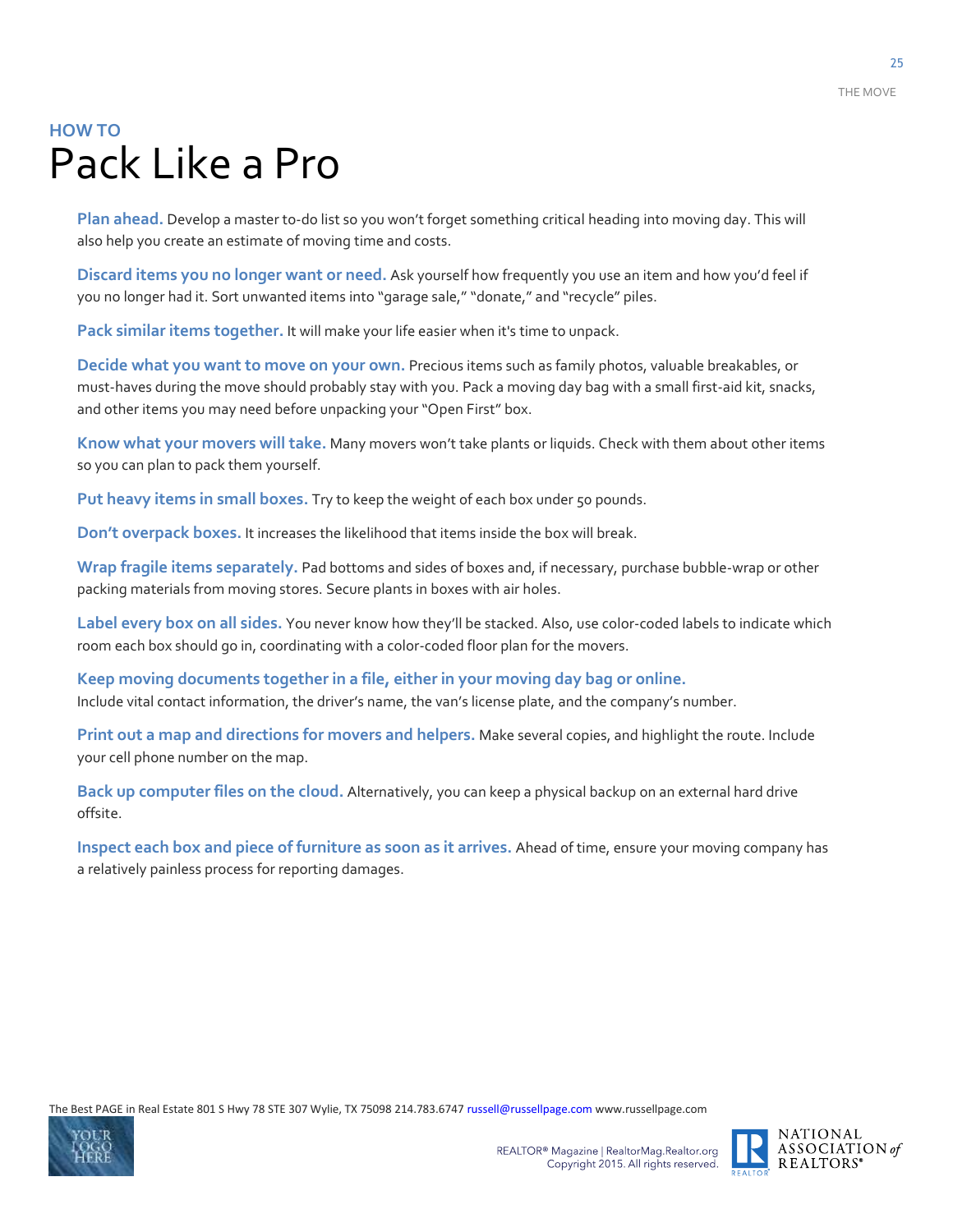### **HOW TO** Move With Pets

#### **Update your pet's tag with your new address.**

Make sure your pet's collar is sturdy and correctly sized. The tag should also include your mobile number and e-mail address so that you can be reached during the move.

#### **Request veterinary records.**

Ask your current vet to send your pet's medical history directly to the new vet. Have their contact information handy in case of emergency or if the new vet has questions.

#### **Keep a week's worth of food and medication with you.**

You may want to ask for an extra prescription refill before you move. Take the same precaution with special therapeutic foods.

#### **Seclude them from chaos.**

Keep your pet in a safe, quiet room on moving day with a clear sign posted on the door. There are many light, collapsible travel crates available, but ensure it is well ventilated and sturdy enough for stress-chewers. Also, introduce your pet to the crate before the trip.

#### **Prepare a pet first aid kit.**

Include your vet's phone number, gauze to wrap wounds or to muzzle your pet, adhesive tape for use on bandages, nonstick bandages, towels, cotton swabs, antibiotic ointment (without pain relief medication), and 3% hydrogen peroxide.

#### **Play it safe in the car.**

Use a crate or carrier in the car, securing it with a seat belt. Never leave your pet in the bed of a truck, the storage area of a moving van, or alone in a parked vehicle. If you're staying overnight, find pet-friendly lodging beforehand and have kitty litter or plastic bags on hand.

#### **Get ready for takeoff.**

When traveling by air, check with the airline about pet requirements or restrictions and whether you must purchase a special airline crate that fits under the seat in front of you.

#### **Prep your new home.**

Set up one room with everything your pet will need: food, water, medications, bed, litter box, scratch post, and toys. Keep windows and doors closed when your pet is unsupervised, and beware of small spaces where nervous pets may hide. If your old home is nearby, give the new home owners or neighbors your phone number and a photo of your pet, in case your pet tries to return.

#### **Learn about local health concerns and laws in your new area.**

If you're moving to a new country, contact the Agriculture Department or embassy of the country to obtain specific information on special documents, quarantine, or costs related to bringing your pet into the country.